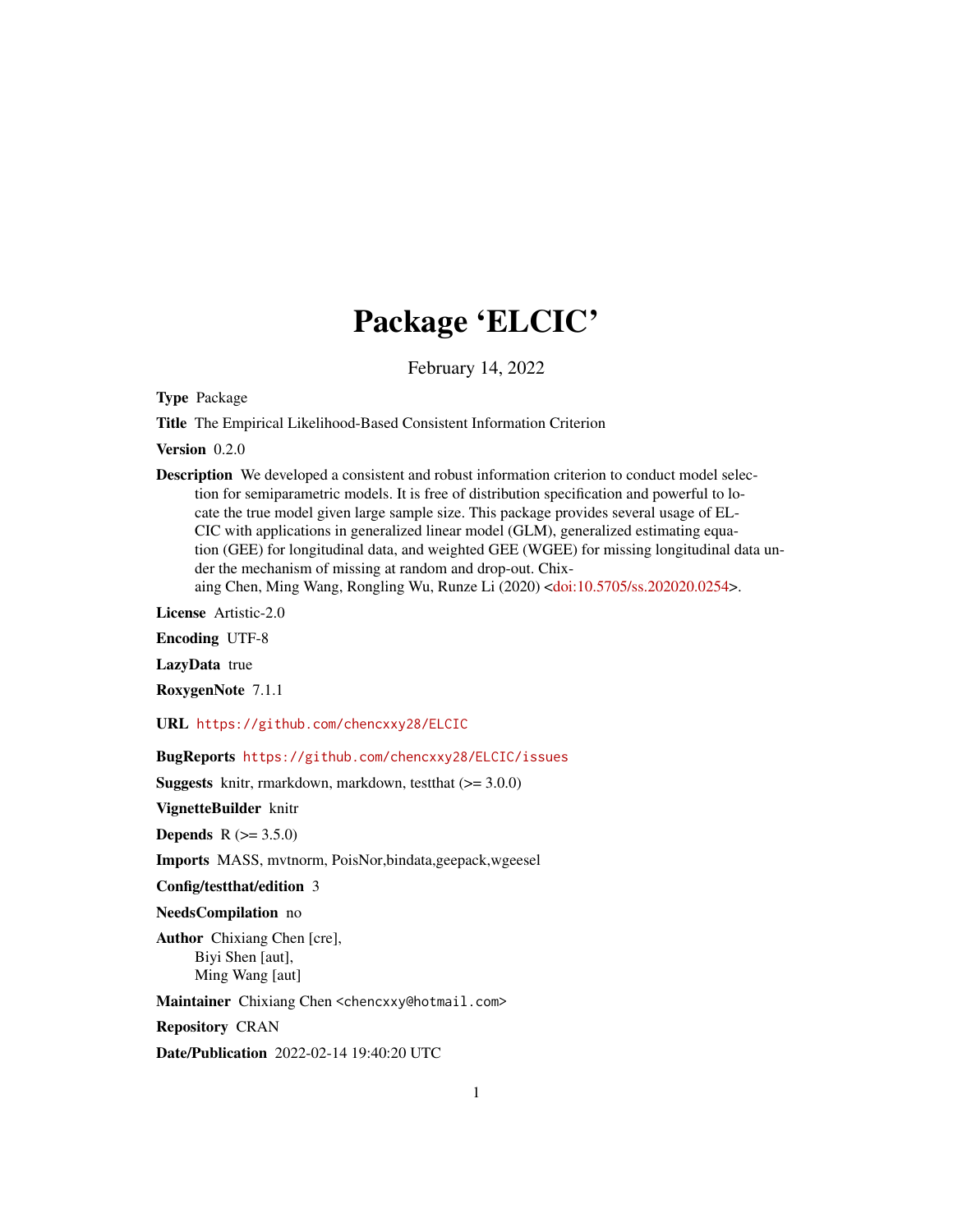## <span id="page-1-0"></span>R topics documented:

| Index |                   | 37             |
|-------|-------------------|----------------|
|       |                   | 36             |
|       |                   | -35            |
|       |                   | 33             |
|       |                   | 32             |
|       |                   | 30             |
|       |                   | 29             |
|       |                   | 28             |
|       |                   | 26             |
|       | $lambda.find.glm$ | 25             |
|       |                   | 24             |
|       |                   | 23             |
|       |                   | 22             |
|       |                   | 21             |
|       |                   | 20             |
|       |                   | 19             |
|       |                   | 18             |
|       |                   | 17             |
|       |                   | 15             |
|       |                   | 14             |
|       | $ELCIC$ .glm      | 13             |
|       |                   | 11             |
|       |                   | 10             |
|       |                   | 8              |
|       |                   | $\overline{7}$ |
|       |                   | 6              |
|       |                   | 5              |
|       |                   | 3              |
|       |                   | 2              |

cond.prob *Calculate conditional probabilities for observing records at each time point*

## Description

A function calculates conditional probabilities for longitudinal missing data. The observing probability is at observation-level.

#### Usage

cond.prob(x\_mis,gamma,id,time)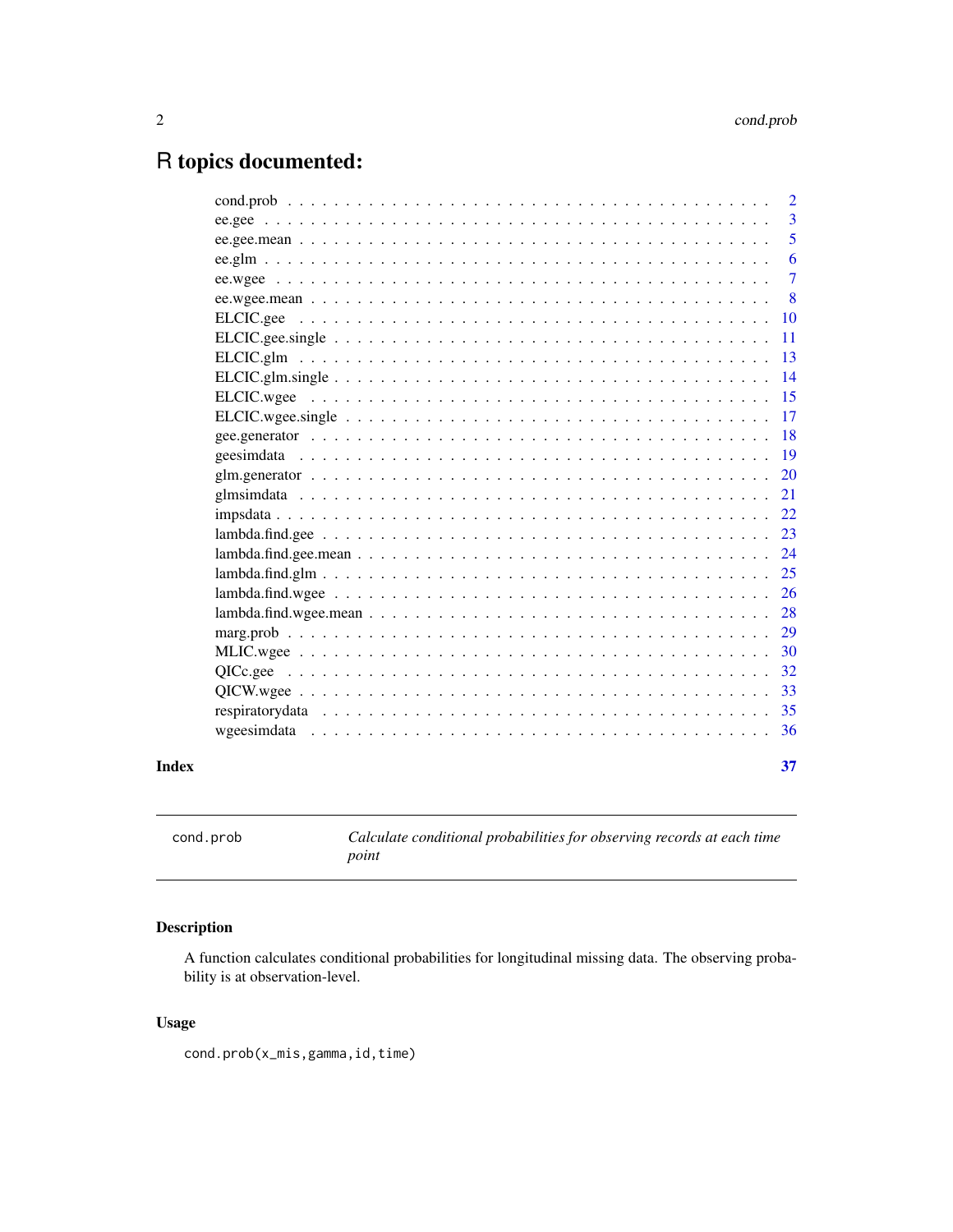#### <span id="page-2-0"></span>ee.gee 3

#### Arguments

| $x_m$ is | A matrix containing covariates for the missing data model. The first column<br>should be all ones corresponding to the intercept. |  |
|----------|-----------------------------------------------------------------------------------------------------------------------------------|--|
| gamma    | coefficients calculated from missing data model                                                                                   |  |
| id       | A vector indicating subject id.                                                                                                   |  |
| time     | The number of observations in total for each subject                                                                              |  |

#### Value

a vector containing conditional probabilities.

#### Examples

```
## tests
# load data
data(wgeesimdata)
library(wgeesel)
data_wgee<-data.frame(do.call(cbind,wgeesimdata))
corstr<-"exchangeable"
dist<-"binomial"
id<-data_wgee$id
# obtain the estimates
fit<-wgee(y~x1+x2+x3,data_wgee,id,family=dist,corstr =corstr,scale = NULL,
        mismodel =obs_ind~x_mis1)
beta<-as.vector(summary(fit)$beta)
rho<-summary(fit)$corr
phi<-summary(fit)$phi
#calculate observing probabilies for all observations
gamma<-as.vector(summary(fit$mis_fit)$coefficients[,1])
x_mis<-wgeesimdata$x_mis
pi<-cond.prob(x_mis,gamma,id,time=3)
```
<span id="page-2-1"></span>ee.gee *Estimating equation for GEE without missingness or with data missing completely at random.*

#### Description

Calculate estimating equation from GEE in ELCIC without missingness or missing completely at random. This estimating equation is used for joint selection of marginal mean and working correlation structure.

#### Usage

ee.gee(y,x,r,id,beta,rho,phi,dist,corstr)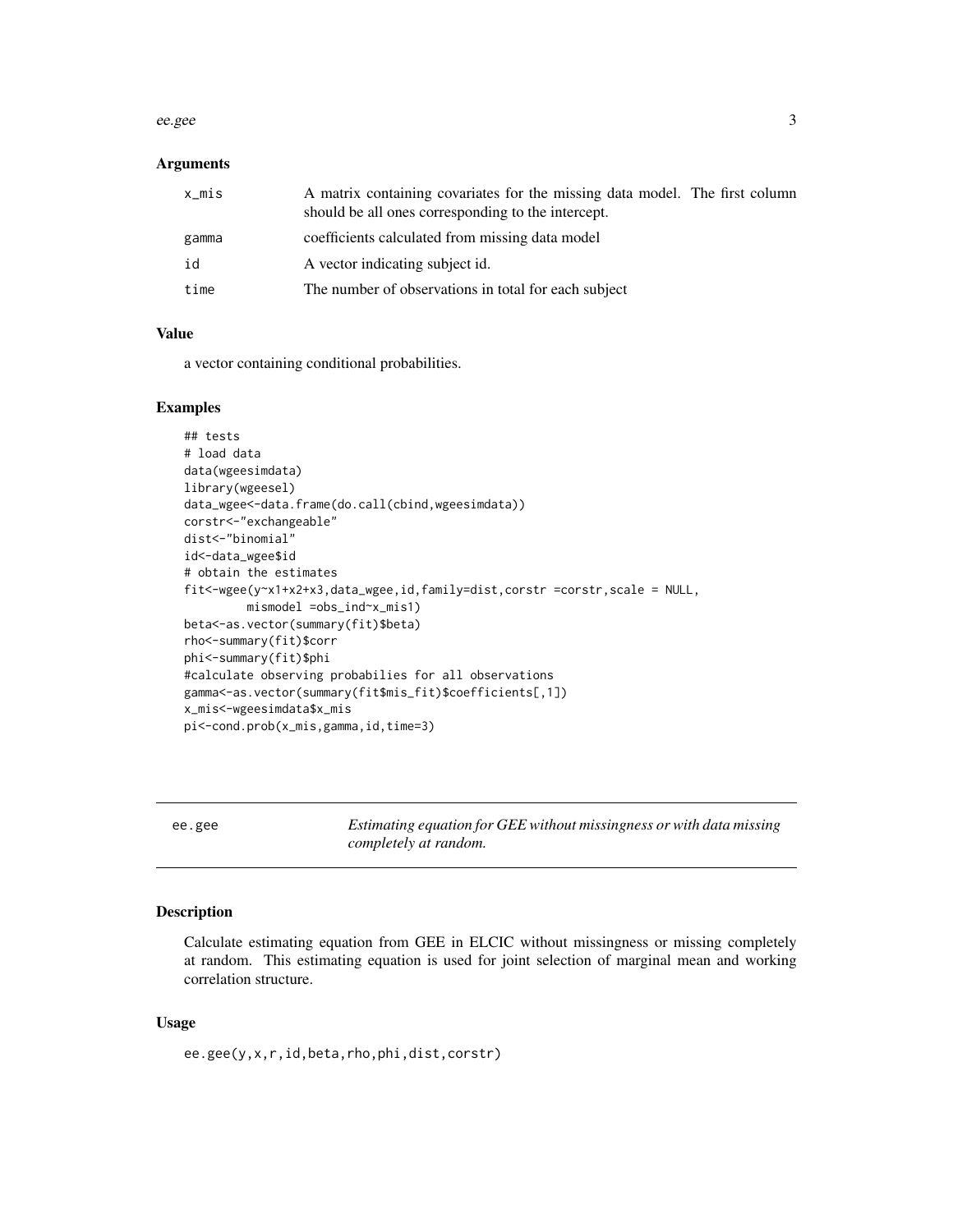#### Arguments

| У            | A vector containing outcomes.                                                                                                                                                              |
|--------------|--------------------------------------------------------------------------------------------------------------------------------------------------------------------------------------------|
| $\mathsf{x}$ | A matrix containing covariates. The first column should be all ones the repre-<br>sents the intercept.                                                                                     |
| $\mathsf{r}$ | A vector indicating the observation of outcomes: 1 for observed records, and 0<br>for unobserved records. The default setup is that all data are observed. See more<br>in details section. |
| id           | A vector indicating subject id.                                                                                                                                                            |
| beta         | A plug-in estimator solved by an external estimation procedure.                                                                                                                            |
| rho          | A correlation coefficients obtained from an external estimation procedure, such<br>as GEE.                                                                                                 |
| phi          | An over-dispersion parameter obtained from an external estimation procedure,<br>such as GEE.                                                                                               |
| dist         | A specified distribution. It can be "gaussian", "poisson", and "binomial".                                                                                                                 |
| corstr       | A candidate correlation structure. It can be "independence", "exchangeable", and<br>" $ar1$ ".                                                                                             |

## Details

If the element in argument "r" equals zero, the corresponding rows of "x" and "y" should be all zeros.

#### Value

A matrix containing values of calculated estimating equations.

```
## tests
# load data
data(geesimdata)
x<-geesimdata$x
y<-geesimdata$y
id<-geesimdata$id
corstr<-"exchangeable"
dist<-"poisson"
# obtain the estimates
library(geepack)
# x matrix already include the intercept column.
fit<-geeglm(y~x-1,data=geesimdata,family =dist,id=id,corstr = "ar1")
beta<-fit$coefficients
rho<-unlist(summary(fit)$corr[1])
phi<-unlist(summary(fit)$dispersion[1])
r <-rep(1,nrow(x))
ee.matrix<-ee.gee(y,x,r,id,beta,rho,phi,dist,corstr)
apply(ee.matrix,1,mean)
```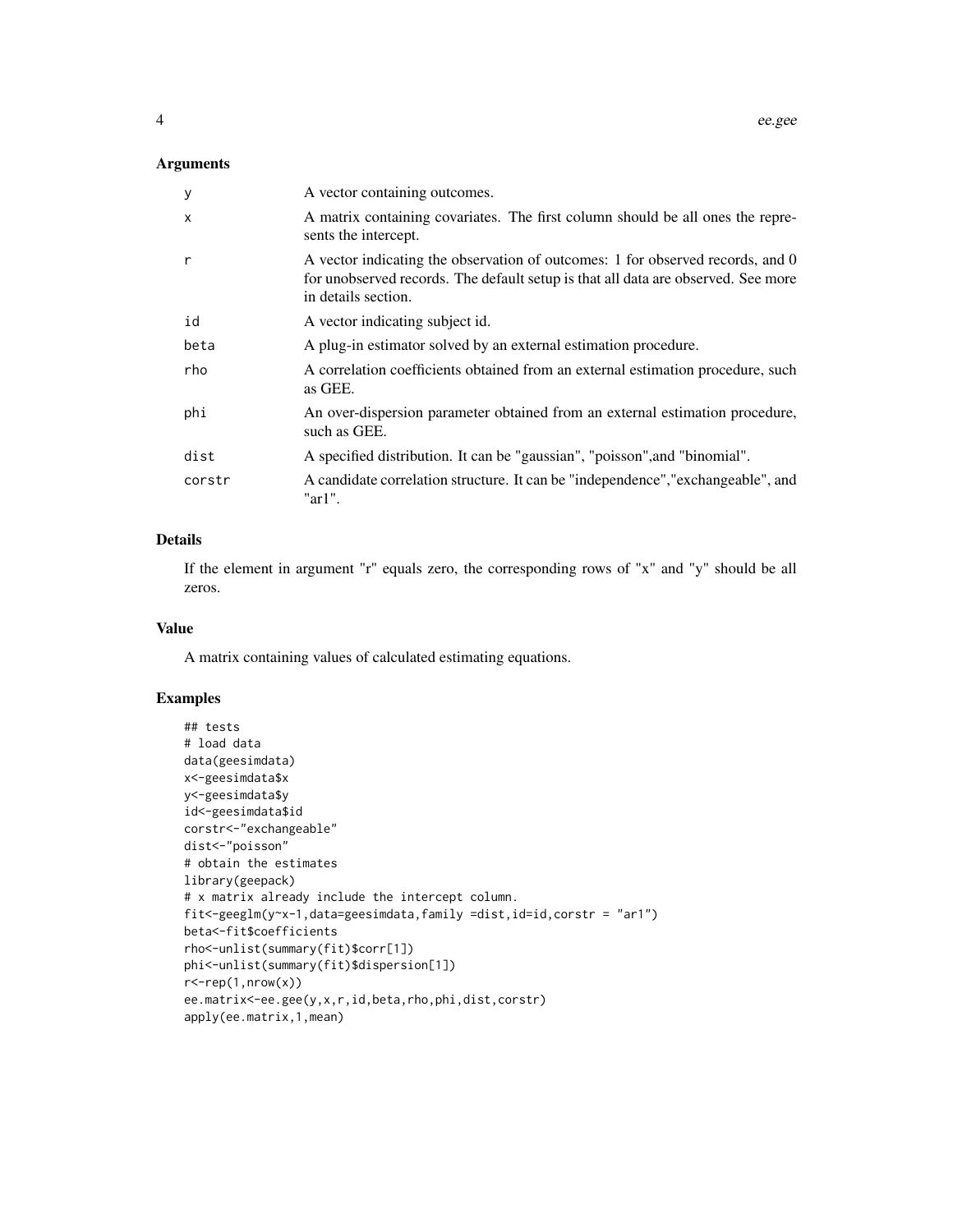<span id="page-4-1"></span><span id="page-4-0"></span>ee.gee.mean *Estimating equation of marginal mean for GEE without missingness or missing completely at random*

#### Description

Calculate estimating equation from GEE in ELCIC. This estimating equation is used for marginal mean selection.

#### Usage

ee.gee.mean(y,x,r,id,beta,rho,phi,dist,corstr)

#### Arguments

| y      | A vector containing outcomes.                                                                                                                                                              |
|--------|--------------------------------------------------------------------------------------------------------------------------------------------------------------------------------------------|
| X      | A matrix containing covariates. The first column should be all ones correspond-<br>ing to the intercept.                                                                                   |
| r      | A vector indicating the observation of outcomes: 1 for observed records, and 0<br>for unobserved records. The default setup is that all data are observed. See more<br>in details section. |
| id     | A vector indicating subject id.                                                                                                                                                            |
| beta   | A plug-in estimator solved by an external estimation procedure, such as GEE.                                                                                                               |
| rho    | A correlation coefficients obtained from an external estimation procedure, such<br>as GEE.                                                                                                 |
| phi    | An over-dispersion parameter obtained from an external estimation procedure,<br>such as GEE.                                                                                               |
| dist   | A specified distribution. It can be "gaussian", "poisson", and "binomial".                                                                                                                 |
| corstr | A candidate correlation structure. It can be "independence", "exchangeable", and<br>" $ar1$ ".                                                                                             |

#### Details

If the element in argument "r" equals zero, the corresponding rows of "x" and "y" should be all zeros.

#### Value

A matrix containing values of calculated estimating equations.

#### Note

corstr should be prespecified.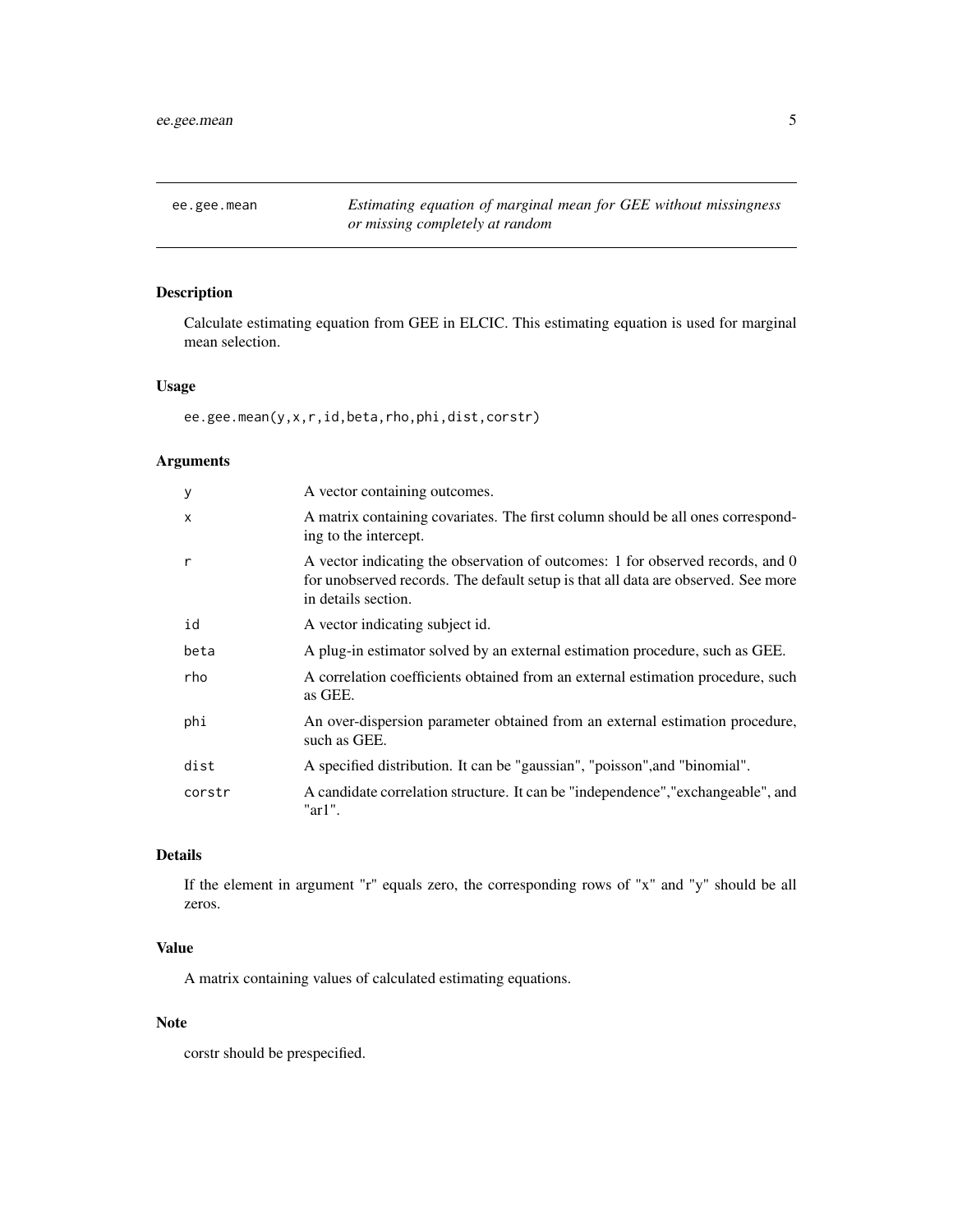6 ee.glm

#### Examples

```
## tests
# load data
data(geesimdata)
x<-geesimdata$x
y<-geesimdata$y
id<-geesimdata$id
corstr<-"exchangeable"
dist<-"poisson"
# obtain the estimates
library(geepack)
fit<-geeglm(y~x-1,data=geesimdata,family =dist,id=id,corstr = corstr)
beta<-fit$coefficients
rho<-unlist(summary(fit)$corr[1])
phi<-unlist(summary(fit)$dispersion[1])
r < - rep(1, nrow(x))
ee.matrix<-ee.gee.mean(y,x,r,id,beta,rho,phi,dist,corstr)
apply(ee.matrix,1,mean)
```
ee.glm *Estimating equation for ELCIC under GLM*

#### Description

A specified estimating equation for ELCIC under GLM. This estimating equation is used for marginal mean selection.

#### Usage

ee.glm(x, y, beta, dist)

#### Arguments

| $\mathsf{X}$ | A matrix containing covariates. The first column should be all ones correspond-<br>ing to the intercept. See more details in |
|--------------|------------------------------------------------------------------------------------------------------------------------------|
| <b>V</b>     | A vector containing outcomes.                                                                                                |
| beta         | A plug-in estimator solved by an external estimating procedure.                                                              |
| dist         | A specified distribution. It can be "gaussian", "poisson", and "binomial".                                                   |

#### Value

A matrix containing values of calculated estimating equations.

#### Note

"x" and "y" should be all observed.

<span id="page-5-0"></span>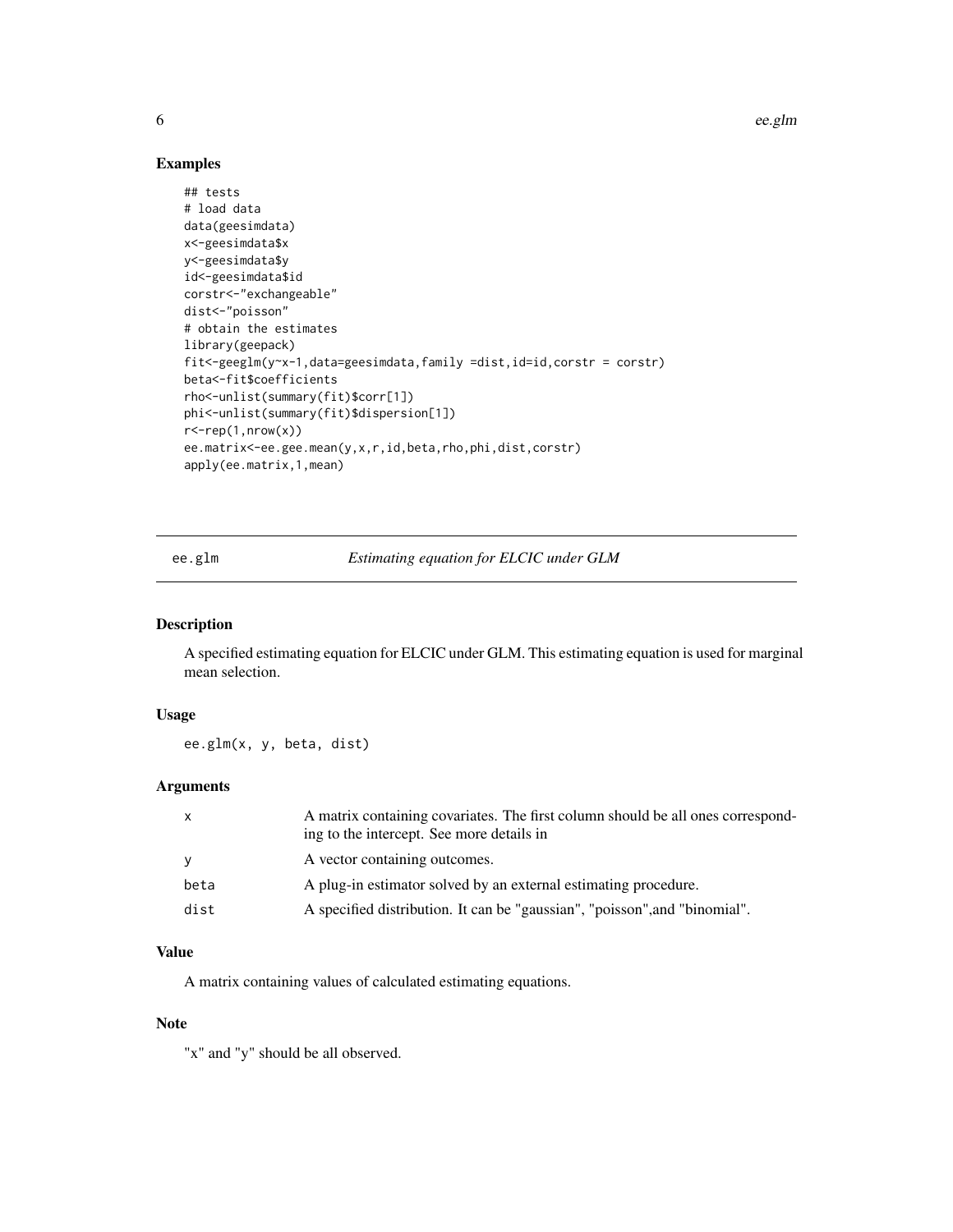#### <span id="page-6-0"></span>ee.wgee 7

## Examples

```
## tests
# load data
data(glmsimdata)
x<-glmsimdata$x
y<-glmsimdata$y
# obtain the estimates. Note that x matrix already contains intercept.
fit<-glm(y~x-1,family="poisson")
beta<-fit$coefficients
ee.matrix<-ee.glm(x, y, beta, dist="poisson")
apply(ee.matrix,1,mean)
```
<span id="page-6-1"></span>ee.wgee *Estimating equation for weighted GEE (WGEE) for missing longitudinal data under the mechanism of missing at random and drop-out*

#### Description

Calculate estimating equation from WGEE for missing longitudinal data under the mechanism of missing at random and drop-out. This estimating equation is used for joint selection of marginal mean and "working" correlation structure.

#### Usage

ee.wgee(y,x,r,pi,id,time,beta,rho,phi,dist,corstr)

| У            | A vector containing outcomes, use NA to indicate missing outcomes.                                        |
|--------------|-----------------------------------------------------------------------------------------------------------|
| $\mathsf{x}$ | A matrix containing covariates. The first column should be all ones correspond-<br>ing to the intercept.  |
| r            | A vector indicating the observation of outcomes: 1 for observed records, and 0<br>for unobserved records. |
| рi           | A vector containing observing probabilities across all observations.                                      |
| id           | A vector indicating subject id.                                                                           |
| time         | The number of observations for each subject.                                                              |
| beta         | A plug-in estimator solved by an external estimation procedure, such as WGEE.                             |
| rho          | A correlation coefficients obtained from an external estimation procedure, such<br>as WGEE.               |
| phi          | An over-dispersion parameter obtained from an external estimation procedure,<br>such as GEE.              |
| dist         | A specified distribution. It can be "gaussian", "poisson", and "binomial".                                |
| corstr       | A candidate correlation structure. It can be "independence", "exchangeable", and<br>" $ar1$ ".            |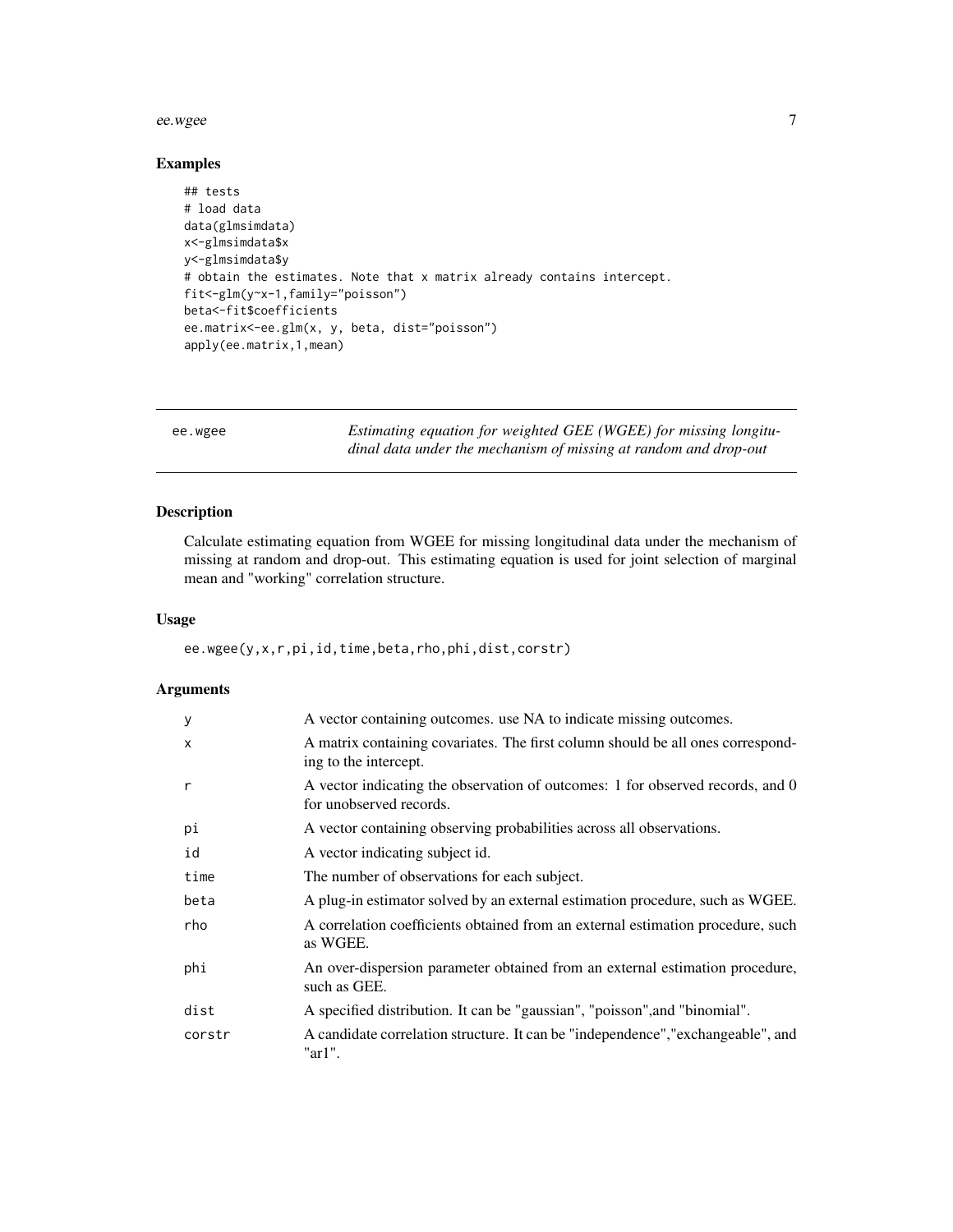#### <span id="page-7-0"></span>Value

A matrix containing values of calculated estimating equations.

#### Examples

```
## tests
# load data
data(wgeesimdata)
library(wgeesel)
data_wgee<-data.frame(do.call(cbind,wgeesimdata))
corstr<-"exchangeable"
dist<-"binomial"
id<-data_wgee$id
# obtain the estimates.
# Note that "obs_ind" is an indicator of observations in the missing data model.
fit<-wgee(y~x1+x2+x3,data_wgee,id,family=dist,corstr =corstr,
     scale = NULL,mismodel =obs_ind~x_mis1)
beta<-as.vector(summary(fit)$beta)
rho<-summary(fit)$corr
phi<-summary(fit)$phi
#calculate observing probabilies for all observations
gamma<-as.vector(summary(fit$mis_fit)$coefficients[,1])
x_mis<-wgeesimdata$x_mis
pi<-cond.prob(x_mis,gamma,id,time=3)
wgee.matrix<-ee.wgee(y=wgeesimdata$y,x=wgeesimdata$x,r=wgeesimdata$obs_ind,
pi=pi,id=wgeesimdata$id,time=3,beta=beta,rho=rho,phi=phi,dist=dist,corstr=corstr)
apply(wgee.matrix,1,mean)
```
<span id="page-7-1"></span>

| ee.wgee.mean | Estimating equation for marginal mean under WGEE for missing lon- |
|--------------|-------------------------------------------------------------------|
|              | gitudinal data under the mechanism of missing at random and drop- |
|              | out                                                               |

#### Description

Calculate estimating function from WGEE. This estimating function is used for marginal mean selection.

#### Usage

ee.wgee.mean(y,x,r,pi,id,time,beta,rho,phi,dist,corstr)

| A vector containing outcomes, use NA to indicate missing outcomes.              |
|---------------------------------------------------------------------------------|
| A matrix containing covariates. The first column should be all ones correspond- |
| ing to the intercept.                                                           |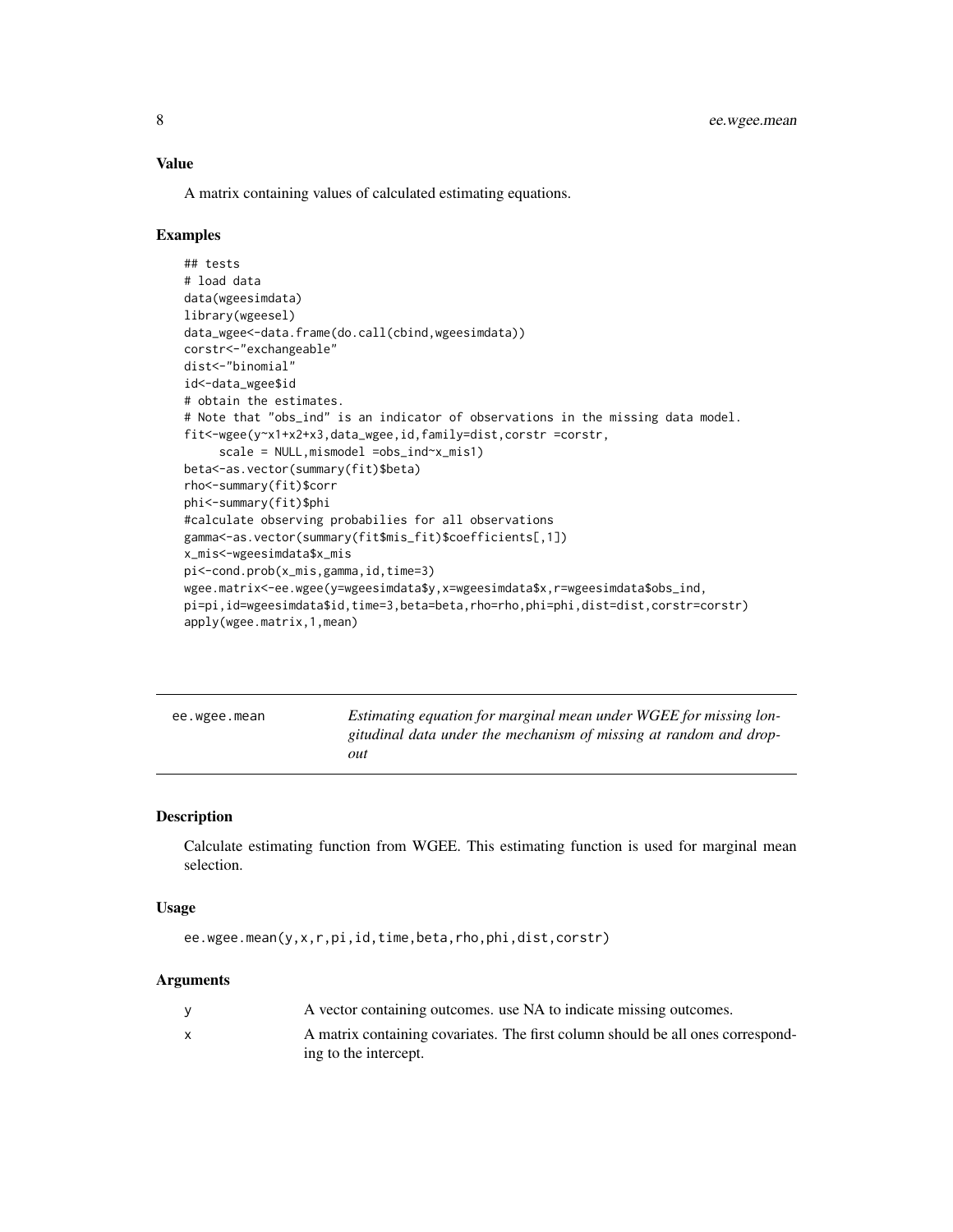#### ee.wgee.mean 9

| r      | A vector indicating the observation of outcomes: 1 for observed records, and 0<br>for unobserved records. |
|--------|-----------------------------------------------------------------------------------------------------------|
| pi     | A vector containing observing probabilities across all observations.                                      |
| id     | A vector indicating subject id.                                                                           |
| time   | The number of observations for each subject                                                               |
| beta   | A plug-in estimator solved by an external estimation procedure, such as WGEE.                             |
| rho    | A correlation coefficients obtained from an external estimation procedure, such<br>as WGEE.               |
| phi    | An over-dispersion parameter obtained from an external estimation procedure,<br>such as GEE.              |
| dist   | A specified distribution. It can be "gaussian", "poisson", and "binomial".                                |
| corstr | A candidate correlation structure. It can be "independence", "exchangeable", and<br>" $ar1$ ".            |

#### Value

A matrix containing values of calculated estimating equations.

#### Note

corstr should be prespecified.

```
## tests
# load data
data(wgeesimdata)
library(wgeesel)
data_wgee<-data.frame(do.call(cbind,wgeesimdata))
corstr<-"exchangeable"
dist<-"binomial"
id<-data_wgee$id
# obtain the estimates.
# Note that "obs_ind" is an indicator of observations in the missing data model.
fit<-wgee(y~x1+x2+x3,data_wgee,id,family=dist,corstr =corstr,
     scale = NULL,mismodel =obs_ind~x_mis1)
beta<-as.vector(summary(fit)$beta)
rho<-summary(fit)$corr
phi<-summary(fit)$phi
#calculate observing probabilies for all observations
gamma<-as.vector(summary(fit$mis_fit)$coefficients[,1])
x_mis<-wgeesimdata$x_mis
pi<-cond.prob(x_mis,gamma,id,time=3)
wgee.matrix<-ee.wgee.mean(y=wgeesimdata$y,x=wgeesimdata$x,r=wgeesimdata$obs_ind,
pi=pi,id=wgeesimdata$id,time=3,beta=beta,rho=rho,phi=phi,dist=dist,corstr=corstr)
apply(wgee.matrix,1,mean)
```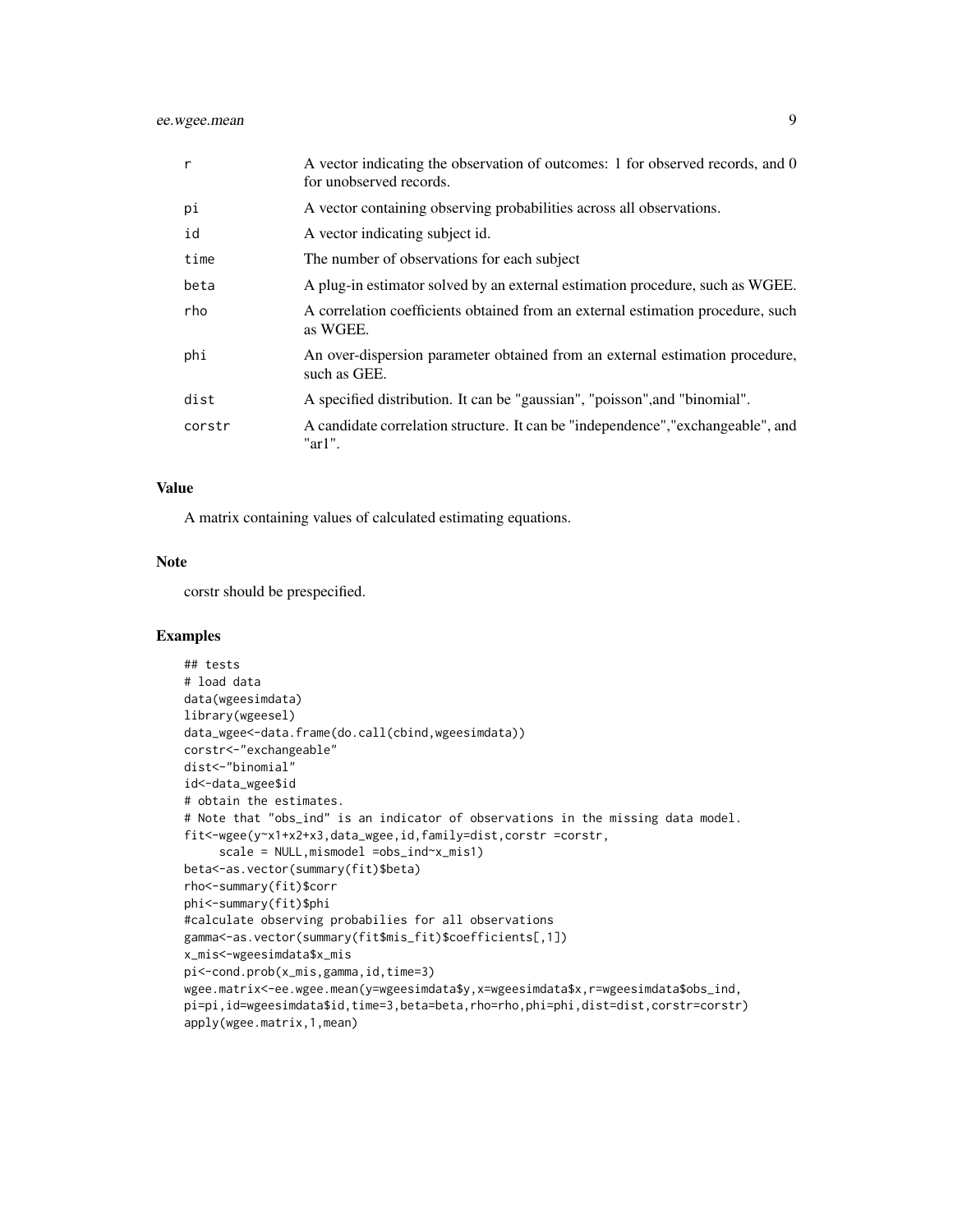<span id="page-9-1"></span><span id="page-9-0"></span>ELCIC.gee *The whole procedure for joint selection of mean structure and correlation structure in longitudinal data without missingness or missing completely at random*

#### Description

The function [ELCIC.gee](#page-9-1) provides the overall procedure for joint selection of mean structure and correlation structure in longitudinal data without missingness or missing completely at random.

#### Usage

```
ELCIC.gee(x,y,r,id,time,candidate.sets=NULL,name.var.sets=NULL,dist,
      candidate.cor.sets=c("independence","exchangeable", "ar1"), joints=TRUE)
```

| $\mathsf{x}$       | A matrix containing covariates. The first column should be all ones correspond-<br>ing to the intercept if the intercept is expected in the marginal mean. Covariate<br>matrix should be complete. NA values will be replaced by 0 if missingness is<br>detected in x.                                                  |  |  |
|--------------------|-------------------------------------------------------------------------------------------------------------------------------------------------------------------------------------------------------------------------------------------------------------------------------------------------------------------------|--|--|
| У                  | A vector containing outcomes. If y is missing completely at random, use NA to<br>indicate missing outcomes and specify argument "r".                                                                                                                                                                                    |  |  |
| $\mathsf{r}$       | A vector indicating the observation of data: 1 for observed records (both out-<br>come and covariates are observed for a given subject), and 0 for unobserved<br>records. The default setup is that all data are observed.                                                                                              |  |  |
| id                 | A vector indicating subject id.                                                                                                                                                                                                                                                                                         |  |  |
| time               | The number of observations in total for each subject                                                                                                                                                                                                                                                                    |  |  |
|                    | candidate.sets A list containing index corresponding to candidate covariates. See more in de-<br>tails section.                                                                                                                                                                                                         |  |  |
| name.var.sets      | A list containing names of candidate covariates. The names should be subset of<br>column names of x matrix. See more in details section.                                                                                                                                                                                |  |  |
| dist               | A specified distribution. It can be "gaussian", "poisson", and "binomial".                                                                                                                                                                                                                                              |  |  |
| candidate.cor.sets |                                                                                                                                                                                                                                                                                                                         |  |  |
|                    | A vector containing candidate correlation structures. When joints=TRUE, it<br>can be any subset of c("independence","exchangeable", "ar1"). The default is<br>c("independence","exchangeable", "ar1"). When joints=FALSE, it should be<br>either of "independence", "exchangeable", "ar1". See more in details section. |  |  |
| joints             | A logic value for joint selection of marginal mean and working correlation struc-<br>ture. The default is TRUE. See more in details section.                                                                                                                                                                            |  |  |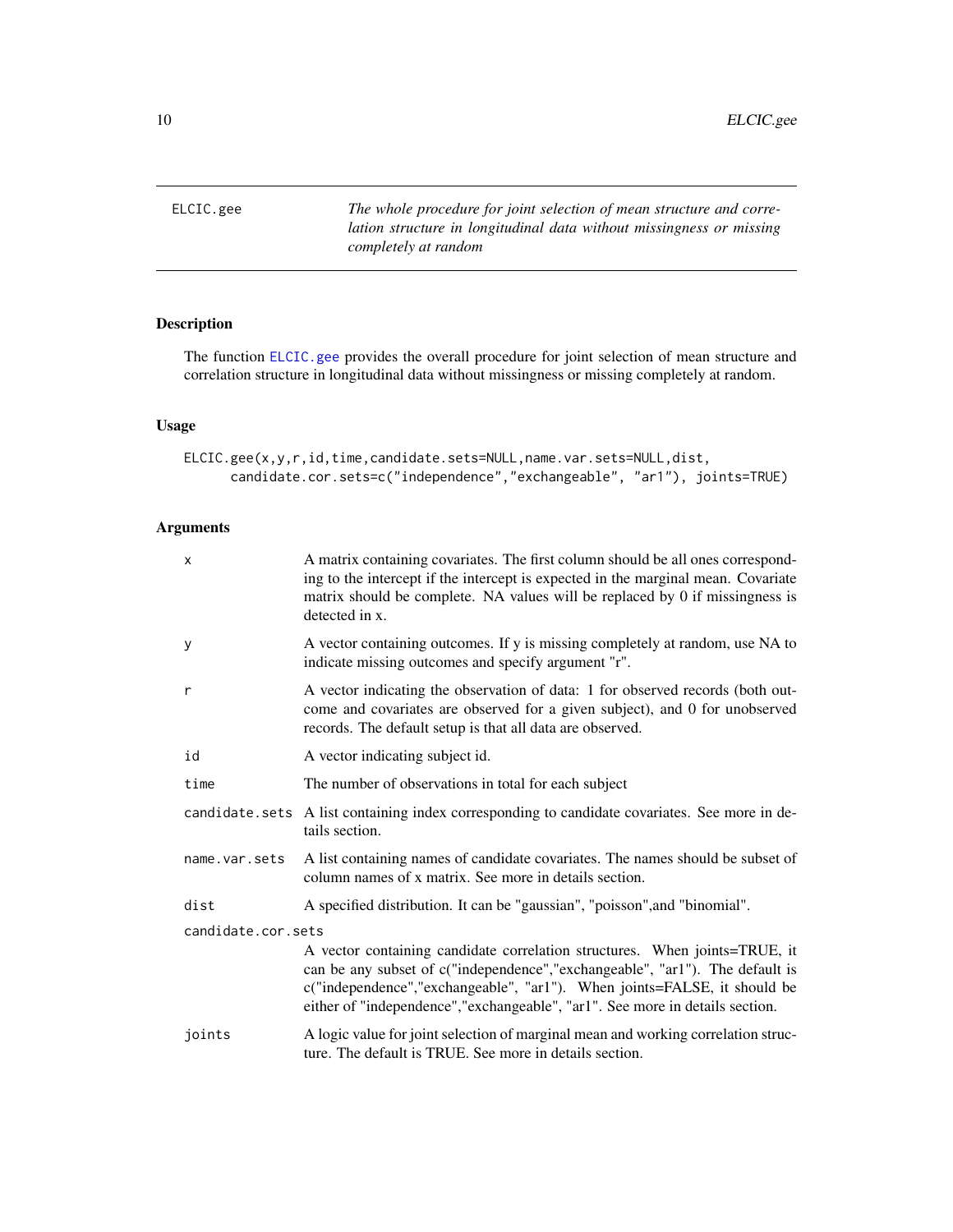#### <span id="page-10-0"></span>Details

Either arguments "candidate.sets" or "name.var.sets" is used to identify the set of candidate mean model. If both arguments are provided, only the argument "name.var.sets" will be used.

When joints=TRUE, the argument "candidate.cor.sets" can contain multiple correlation structures; however, when joints=FALSE, it should contain either of "independence","exchangeable", "ar1". If multiple correlation structures are provided, only the first one will be used.

#### Value

A matrix with each element containing ELCIC value for each candidate model.

#### Examples

```
## tests
# load data
data(geesimdata)
x<-geesimdata$x
y<-geesimdata$y
id<-geesimdata$id
r <-rep(1,nrow(x))
time<-3
candidate.sets \le-list(c(1,2),c(1,2,3))candidate.cor.sets<-c("exchangeable")
dist<-"poisson"
criterion.elcic<-ELCIC.gee(x=x,y=y,r=r,id=id,time=time,candidate.sets=candidate.sets,
                name.var.sets=NULL,dist=dist,candidate.cor.sets=candidate.cor.sets)
criterion.elcic
```
<span id="page-10-1"></span>ELCIC.gee.single *Calculate ELCIC value for a given candidate model under GEE framework with complete longitudinal data or data missing completely at random.*

#### Description

The function [ELCIC.gee.single](#page-10-1) calculates ELCIC value for a given marginal mean candidate model with a specified working correlation structure. It is able to simultaneously evaluate mean model and working correlation structure.

#### Usage

```
ELCIC.gee.single(x, y, r, id, time, index.var=NULL, name.var = NULL,
                     dist, corstr, joints=TRUE)
```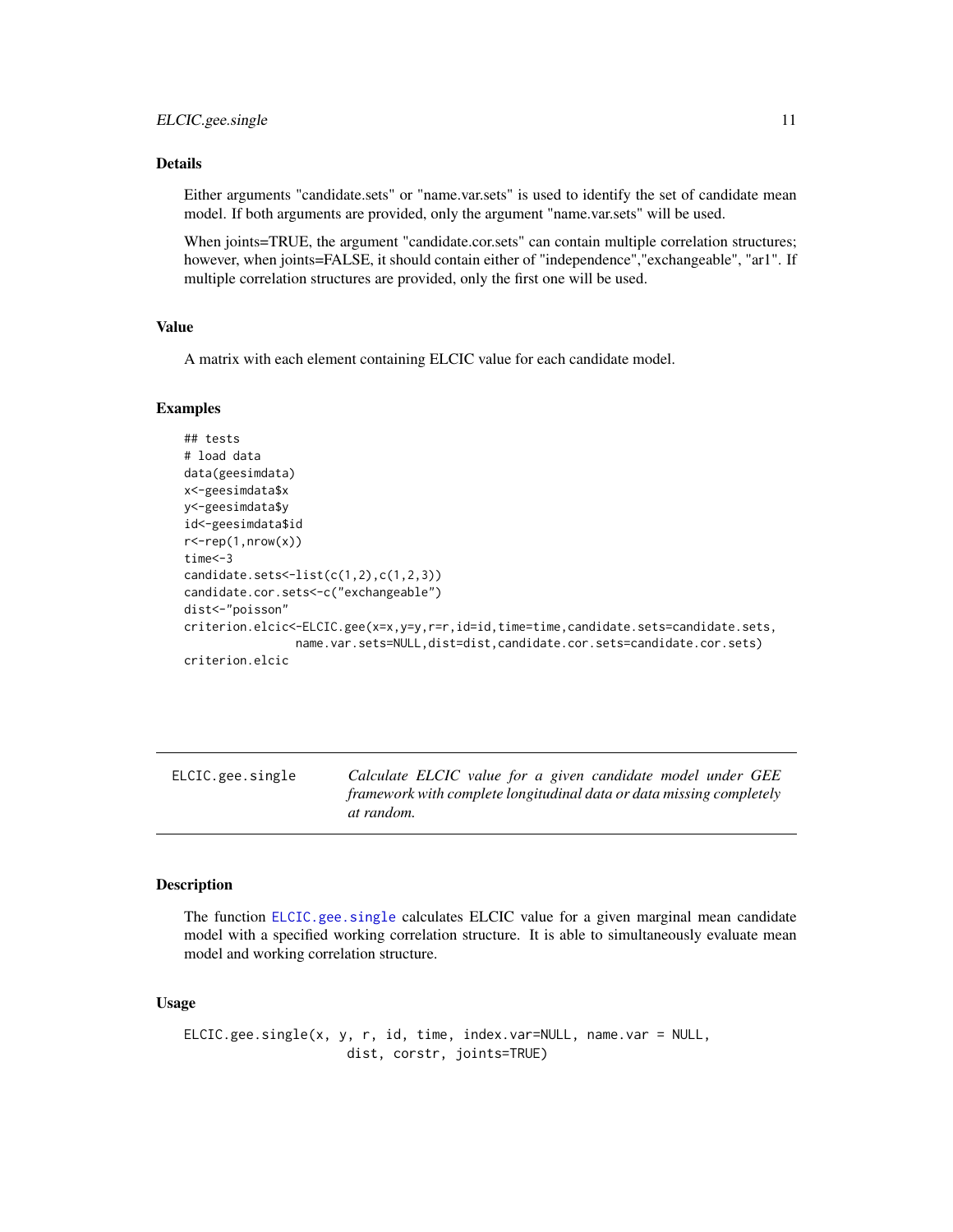#### <span id="page-11-0"></span>Arguments

| $\mathsf{x}$ | A matrix containing covariates. The first column should be all ones correspond-<br>ing to the intercept. If y and x are missing completely at random, use NA to<br>indicate missingness and specify argument "r".          |  |  |
|--------------|----------------------------------------------------------------------------------------------------------------------------------------------------------------------------------------------------------------------------|--|--|
| y            | A vector containing outcomes. If y and x are missing completely at random, use<br>NA to indicate missing outcomes and specify argument "r".                                                                                |  |  |
| $\mathsf{r}$ | A vector indicating the observation of data: 1 for observed records (both out-<br>come and covariates are observed for a given subject), and 0 for unobserved<br>records. The default setup is that all data are observed. |  |  |
| id           | A vector indicating subject id.                                                                                                                                                                                            |  |  |
| time         | The number of observations in total for each subject                                                                                                                                                                       |  |  |
| index.var    | A vector containing index corresponding to candidate covariates. See more in<br>details section.                                                                                                                           |  |  |
| name.var     | A vector containing names of candidate covariates. The names should be subset<br>of column names of x matrix. See more in details section.                                                                                 |  |  |
| dist         | A specified distribution. It can be "gaussian", "poisson", and "binomial".                                                                                                                                                 |  |  |
| corstr       | A candidate correlation structure. It can be either of "independence", "exchangeable",<br>and "ar1".                                                                                                                       |  |  |
| joints       | A logic value for joint selection of marginal mean and working correlation struc-<br>ture. The default is TRUE. See more in details section.                                                                               |  |  |

#### Details

Either arguments "index.var" or "name.var" is used to identify the candidate mean model. If both arguments are provided, only the argument "name.var" will be used.

When the argument "joints" is TRUE, [ELCIC.gee.single](#page-10-1) will calculate ELCIC value based on the function lambda. find.gee and [ee.gee](#page-2-1), which involve estimating equations for both marginal mean and correlation coefficient. When the argument "joints" is FALSE, [ELCIC.gee.single](#page-10-1) will calculate ELCIC value based on the function [lambda.find.gee.mean](#page-23-1) and [ee.gee.mean](#page-4-1), which only involve estimating equations for marginal mean.

#### Value

A ELCIC value for a given candidate model.

```
## tests
# load data
data(geesimdata)
x<-geesimdata$x
y<-geesimdata$y
id<-geesimdata$id
r <-rep(1,nrow(x))
time<-3
corstr<-"exchangeable"
```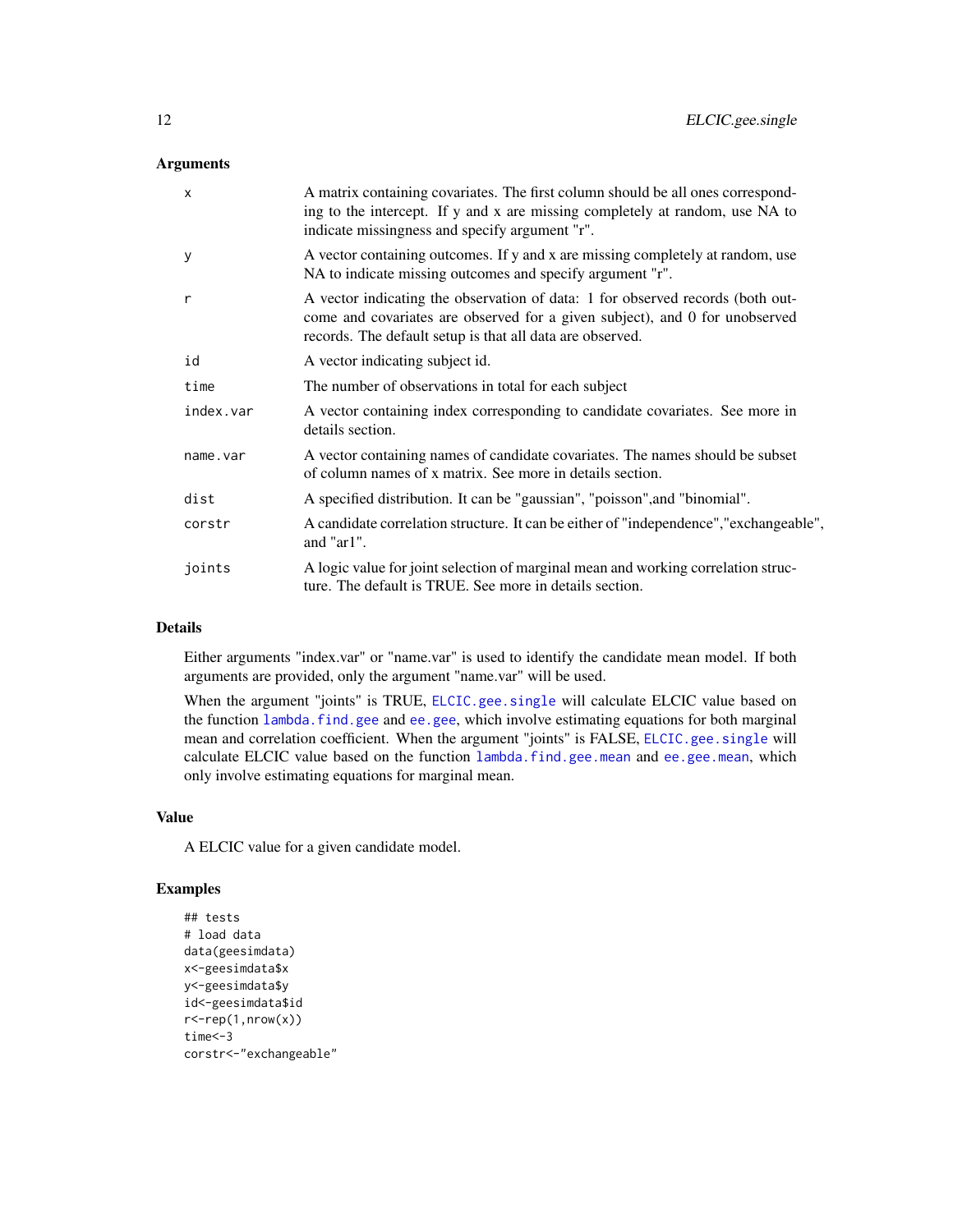#### <span id="page-12-0"></span>ELCIC.glm 13

```
dist<-"poisson"
criteria<-ELCIC.gee.single(x=x,y=y,r=r,id=id,time=time,index.var=c(1,2,3),
          name.var=NULL,dist=dist,corstr=corstr)
criteria
```
<span id="page-12-1"></span>

| ELCIC.glm |  |  |
|-----------|--|--|
|           |  |  |

The whole variable selection procedure for mean structure in GLM

#### Description

The function [ELCIC.glm](#page-12-1) provides the overall procedure for variable selection in GLM.

#### Usage

ELCIC.glm(x,y,candidate.sets,name.var.sets=NULL,dist)

#### Arguments

| $\mathsf{x}$  | A matrix containing covariates. The first column should contain all ones corre-<br>sponding to the intercept if the intercept is expected in the mean structure.                      |
|---------------|---------------------------------------------------------------------------------------------------------------------------------------------------------------------------------------|
| y             | A vector containing outcomes.                                                                                                                                                         |
|               | candidate. sets A list containing index corresponding to candidate covariates in each candidate<br>model. See more in details section.                                                |
| name.var.sets | A list containing names of candidate covariates corresponding to each candidate<br>model. The names should be subset of column names of the x matrix. See more<br>in details section. |
| dist          | A specified distribution. It can be "gaussian", "poisson", and "binomial".                                                                                                            |

#### Details

"x" and "y" should be all observed. The corresponding individual data will be deleted if any missingness is detected.

Either arguments "candidate.sets" or "name.var.sets" is used to identify the set of candidate mean model. If both arguments are provided, only the argument "name.var.sets" will be used.

#### Value

A matrix with each element containing ELCIC value for each candidate model (in columns) and (in rows)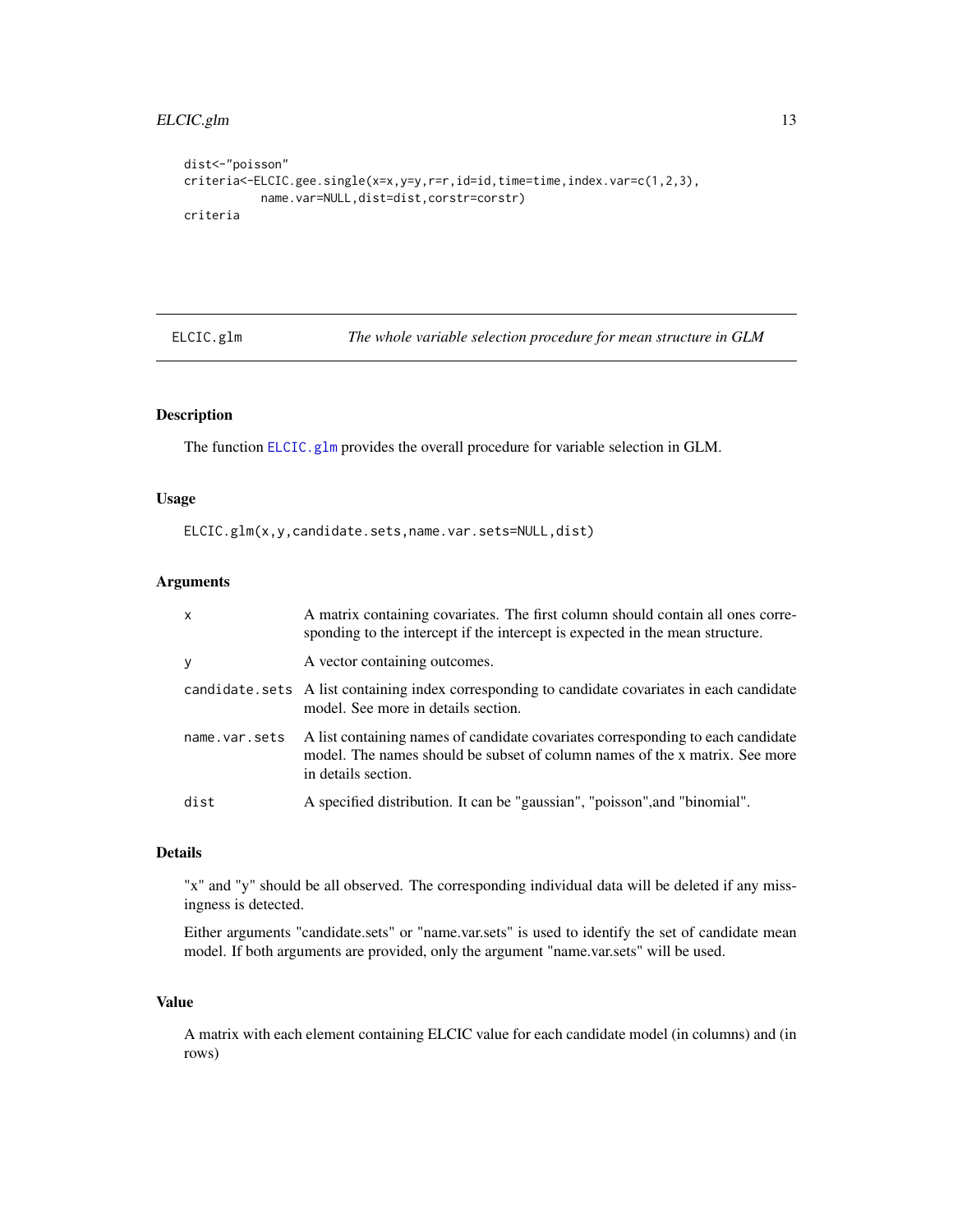#### Examples

```
## tests
# load data
data(glmsimdata)
x<-glmsimdata$x
y<-glmsimdata$y
#candidate model index
candidate.sets<-list(c(1,2),c(1,2,3),c(1,2,3,4))
criteria<-ELCIC.glm(x, y, candidate.sets, name.var.sets = NULL, dist="poisson")
criteria
```
<span id="page-13-1"></span>ELCIC.glm.single *Variable selection in generalized linear models (GLM)*

#### Description

The function [ELCIC.glm.single](#page-13-1) provides values of several model selection criteria including AIC, BIC, GIC, and ELCIC, given a candidate mean model.

#### Usage

```
ELCIC.glm.single(x, y, index.var=NULL, name.var = NULL, dist)
```
#### **Arguments**

| $\mathsf{x}$ | A matrix containing covariates. The first column should contain all ones corre-<br>sponding to the intercept if intercept is considered in your mean model. |
|--------------|-------------------------------------------------------------------------------------------------------------------------------------------------------------|
| <b>y</b>     | A vector containing outcomes.                                                                                                                               |
| index.var    | A vector containing index corresponding to candidate covariates (including the<br>intercept). See more in details section.                                  |
| name.var     | A vector containing names of candidate covariates. The names should be subset<br>of column names of x matrix. See more in details section.                  |
| dist         | A specified distribution. It can be "gaussian", "poisson", and "binomial".                                                                                  |

#### Details

"x" and "y" should be all observed. The corresponding individual data will be omitted in analysis if any missingness is detected.

Either arguments "index.var" or "name.var" is used to identify the candidate mean model. If both arguments are provided, only the argument "name.var" will be used.

#### Value

A vector containing information criteria including ELCIC, AIC, BIC, and GIC.

<span id="page-13-0"></span>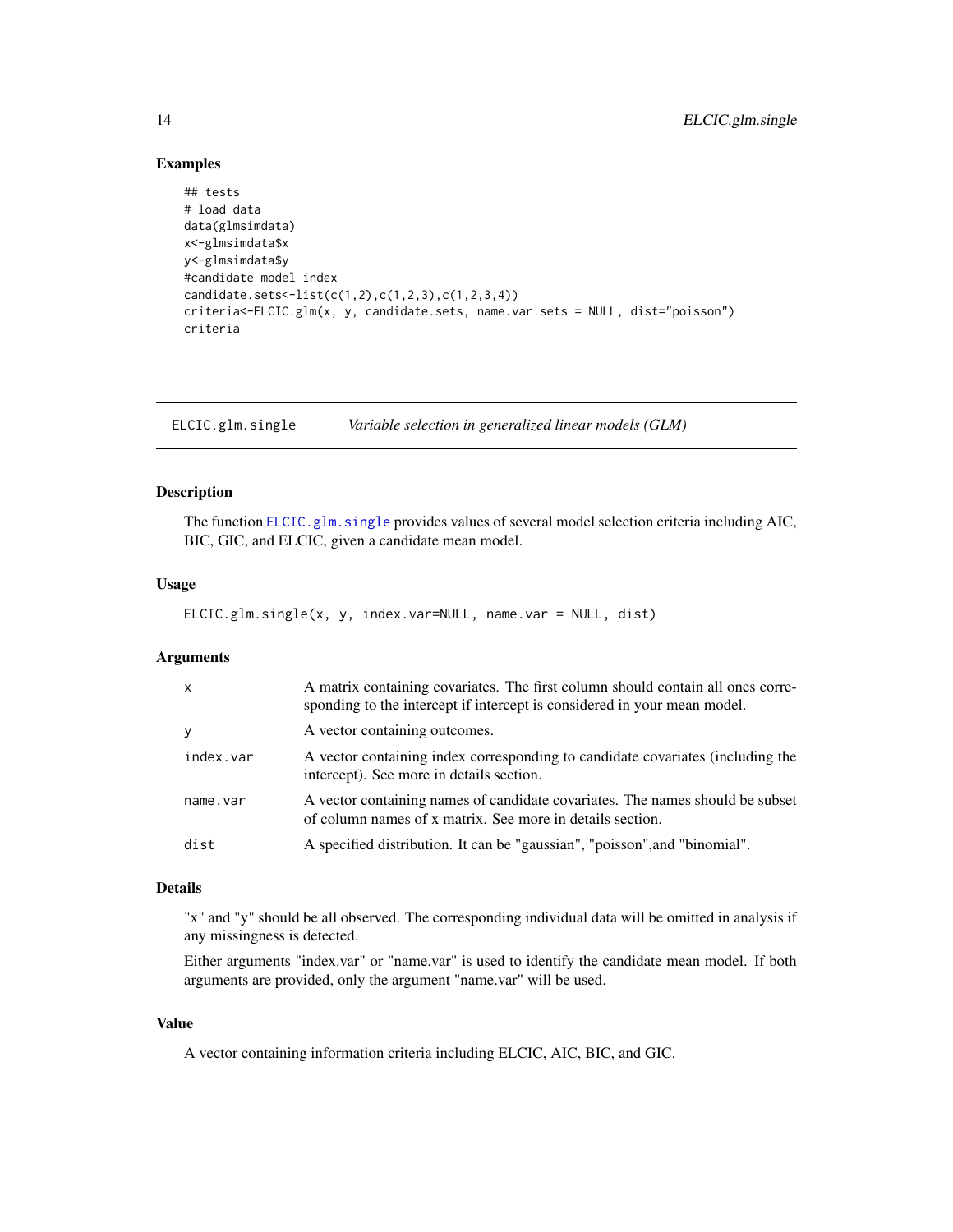#### <span id="page-14-0"></span>ELCIC.wgee 15

#### Examples

```
## tests
# load data
data(glmsimdata)
x<-glmsimdata$x
y<-glmsimdata$y
#candidate model index
name.var<-c("intercept","x1","x2")
index.var < -c(1,2,3)criteria<-ELCIC.glm.single(x, y, index.var =index.var, name.var = NULL, dist="poisson")
criteria
```
<span id="page-14-1"></span>

| ELCIC.wgee | The whole procedure for joint selection of mean structure and corre-<br>lation structure for missing longitudinal data under the mechanism of<br>missing at random and drop-out |
|------------|---------------------------------------------------------------------------------------------------------------------------------------------------------------------------------|
|            |                                                                                                                                                                                 |

#### Description

The function ELCIC. wgee provides the overall procedure for joint selection of mean structure and correlation structure in longitudinal data under missing at random. It is also able to implement marginal mean structure selection given a prespecified working correlation structure. The data is dropout missing and missing at random.

#### Usage

```
ELCIC.wgee(x,y,x_mis,r,id,time,candidate.sets=NULL,name.var.sets=NULL,
   dist,candidate.cor.sets=c("independence","exchangeable", "ar1"), joints=TRUE,lag=1)
```

| X     | A matrix containing covariates. The first column should be all ones correspond-<br>ing to the intercept if the intercept is considered in the marginal mean. Covariate<br>matrix should be complete.                         |
|-------|------------------------------------------------------------------------------------------------------------------------------------------------------------------------------------------------------------------------------|
| у     | A vector containing outcomes. Use NA to indicate missing outcomes.                                                                                                                                                           |
| x_mis | A matrix containing covariates for the missing data model. The first column<br>should be all ones corresponding to the intercept. This covariate matrix should<br>be complete and all observed. See more in details section. |
| r     | A vector indicating the observation of outcomes: 1 for observed records, and 0<br>for unobserved records.                                                                                                                    |
| id    | A vector indicating subject id.                                                                                                                                                                                              |
| time  | The number of observations in total for each subject                                                                                                                                                                         |
|       | candidate. sets A list containing index corresponding to candidate covariates. See more in de-<br>tails section.                                                                                                             |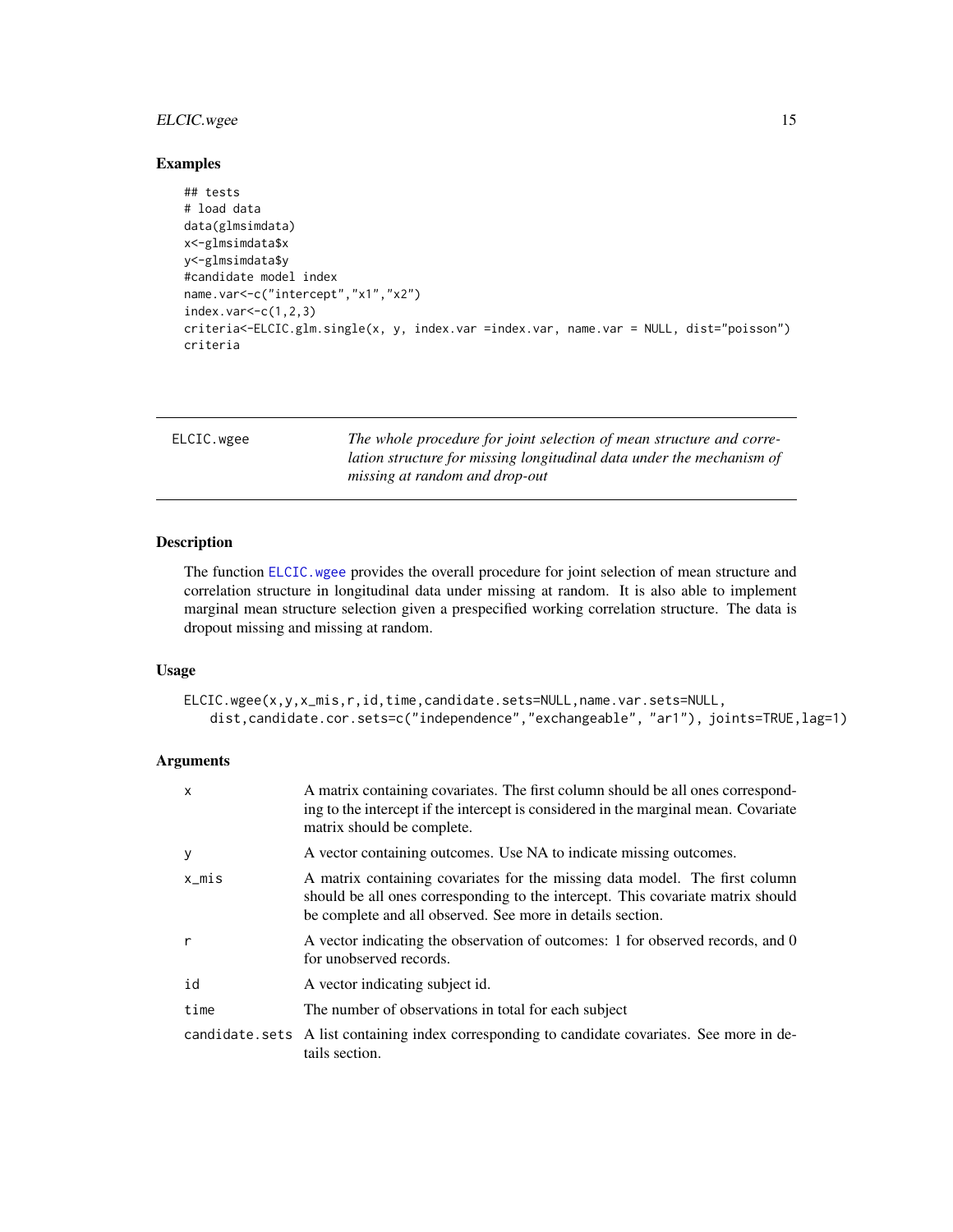| name.var.sets      | A list containing names of candidate covariates. The names should be subset of<br>column names of x matrix. See more in details section.                                                                                                                                                                                    |
|--------------------|-----------------------------------------------------------------------------------------------------------------------------------------------------------------------------------------------------------------------------------------------------------------------------------------------------------------------------|
| dist               | A specified distribution. It can be "gaussian", "poisson", and "binomial".                                                                                                                                                                                                                                                  |
| candidate.cor.sets |                                                                                                                                                                                                                                                                                                                             |
|                    | A vector containing candidate correlation structures. When joints=TRUE, it<br>can be any subset of c("independence", "exchangeable", "ar1"). The default is<br>$c("independence", "exchangeable", "ar1").$ When joints=FALSE, it should be<br>either of "independence", "exchangeable", "ar1". See more in details section. |
| joints             | A logic value for joint selection of marginal mean and working correlation struc-<br>ture. The default is TRUE. See more in details section.                                                                                                                                                                                |
| lag                | A numeric value indicating lag-response involved in the missing data model. It<br>can be either 1 or 2. The default is 1.                                                                                                                                                                                                   |

#### Details

Covariate matrix "x" should be complete. If missing data are present in "x", the elements in covariate vector will be replaced by zeros for individuals who have missing covariates.

The argument "x\_mis" includes all covariates to fit the missing data model. It does not contains a lag variable based on the outcome y. The argument "lag" in this function will automatically add lag-response variables to indicate the data missing at random.

Either arguments "candidate.sets" or "name.var.sets" is used to identify the set of candidate mean model. If both arguments are provided, only the argument "name.var.sets" will be used.

When joints=TRUE, the argument "candidate.cor.sets" can contain multiple correlation structures; however, when joints=FALSE, it should contain either of "independence","exchangeable", "ar1". If multiple correlation structures are provided, only the first one will be used.

#### Value

A matrix with each element containing ELCIC value for each candidate model.

```
## tests
# load data
data(wgeesimdata)
dist<-"binomial"
x<-wgeesimdata$x
y<-wgeesimdata$y
x_mis<-wgeesimdata$x_mis
r<-wgeesimdata$obs_ind
id<-wgeesimdata$id
time<-3
candidate.sets<-list(c(1,2,3))
candidate.cor.sets<-c("exchangeable")
criterion.elcic<-ELCIC.wgee(x,y,x_mis,r,id,time,candidate.sets,name.var.sets=NULL,
                                    dist,candidate.cor.sets,joints=TRUE)
criterion.elcic
```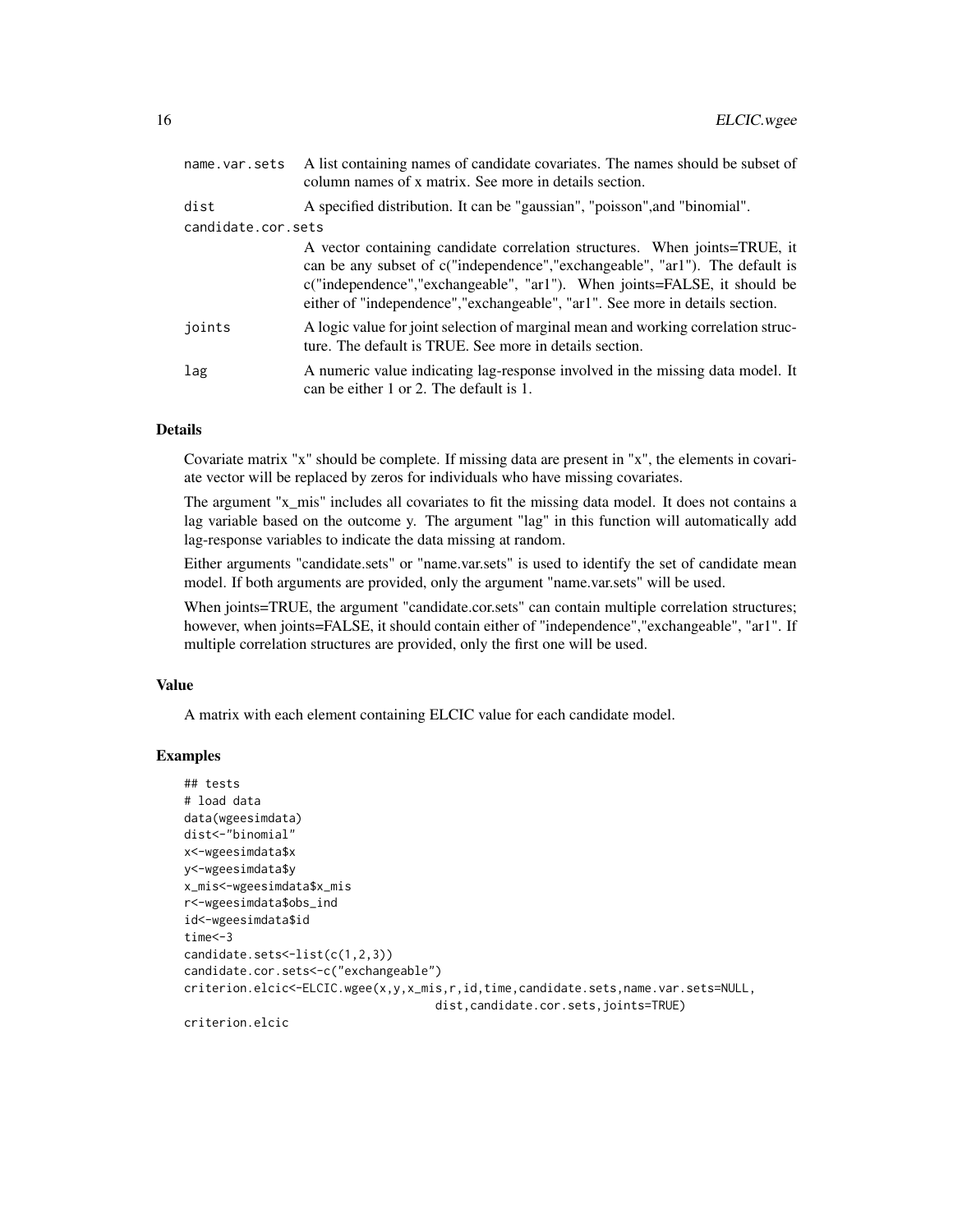<span id="page-16-1"></span><span id="page-16-0"></span>

| ELCIC.wgee.single | Calculate ELCIC value for a given candidate model under WGEE         |
|-------------------|----------------------------------------------------------------------|
|                   | framework for missing longitudinal data under the mechanism of miss- |
|                   | ing at random and drop-out                                           |

## Description

The function [ELCIC.wgee.single](#page-16-1) to calculate ELCIC value for a given candidate mean model with specified working correlation structure. It is able to simultaneously evaluate mean model and working correlation structure. The data is dropout missing and missing at random.

#### Usage

ELCIC.wgee.single(x,y,x\_mis,r,id,time,index.var=NULL, name.var=NULL,dist,corstr,joints=TRUE,lag=1)

| x         | A matrix containing covariates. The first column should be all ones correspond-<br>ing to the intercept if the intercept is considered in the marginal mean. Covariate<br>matrix should be complete. See more in details section. |
|-----------|-----------------------------------------------------------------------------------------------------------------------------------------------------------------------------------------------------------------------------------|
| У         | A vector containing outcomes. Use NA to indicate missing outcomes.                                                                                                                                                                |
| x_mis     | A matrix containing covariates for the missing data model. The first column<br>should be all ones corresponding to the intercept. This covariate matrix should<br>be complete and all observed. See more in details section.      |
| r         | A vector indicating the observation of outcomes: 1 for observed records, and 0<br>for unobserved records.                                                                                                                         |
| id        | A vector indicating subject id.                                                                                                                                                                                                   |
| time      | The number of observations in total for each subject                                                                                                                                                                              |
| index.var | A vector containing index corresponding to candidate covariates. See more in<br>details section.                                                                                                                                  |
| name.var  | A vector containing names of candidate covariates. The names should be subset<br>of column names of x matrix. See more in details section.                                                                                        |
| dist      | A specified distribution. It can be "gaussian", "poisson", and "binomial".                                                                                                                                                        |
| corstr    | A candidate correlation structure. It can be "independence", "exchangeable", and<br>" $ar1$ ".                                                                                                                                    |
| joints    | A logic value for joint selection of marginal mean and working correlation struc-<br>ture. The default is TRUE. See more in details section.                                                                                      |
| lag       | A numeric value indicating lag-response involved in the missing data model. It<br>can be one of 0, 1, and 2. The default is 1.                                                                                                    |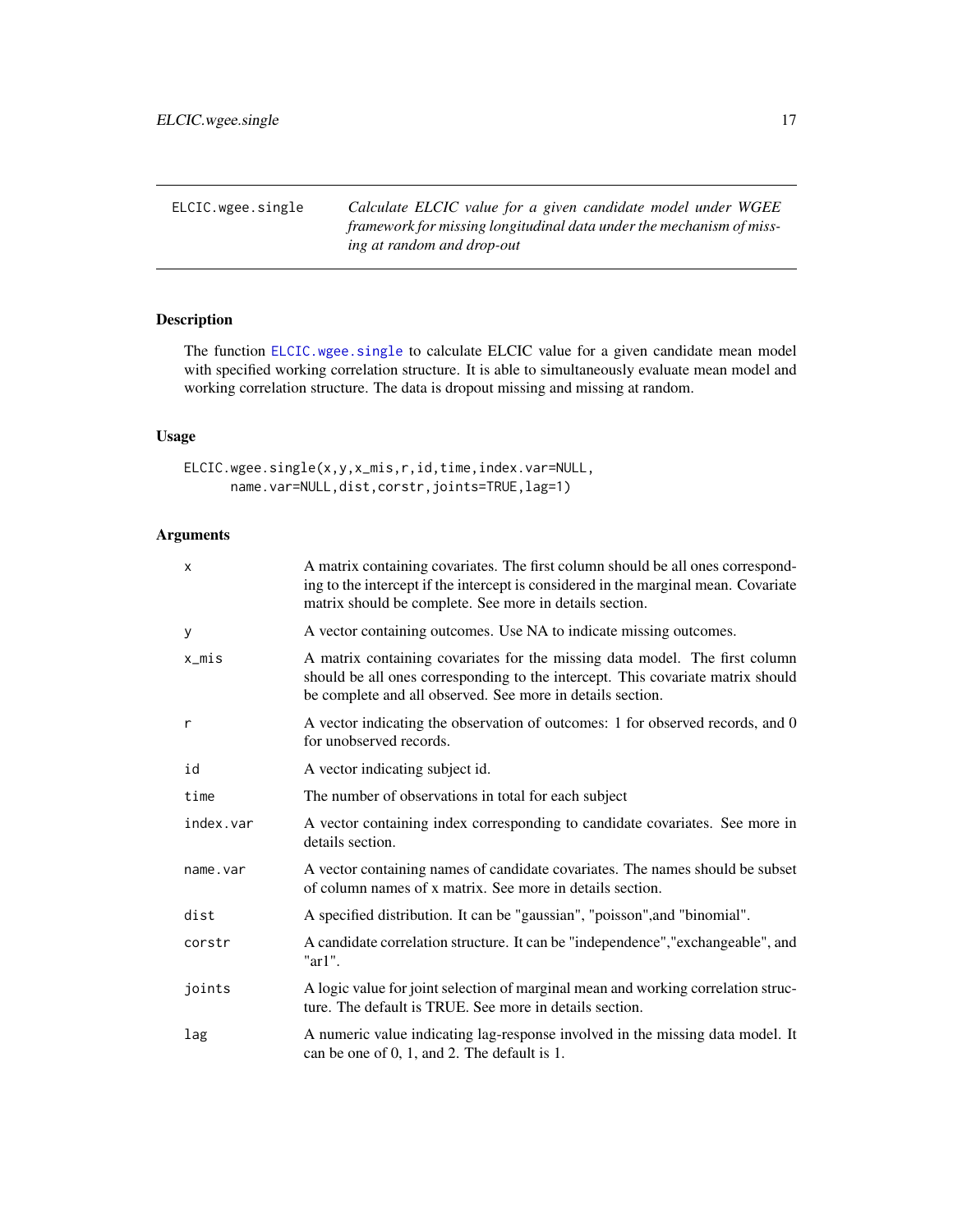#### Details

Covariate matrix "x" should be complete. If missing data are present in "x", the elements in covariate vector will be replaced by zeros for individuals who have missing covariates.

The argument "x\_mis" includes all covariates to fit the missing data model. It does not contains a lag variable based on the outcome y. The argument "lag" in this function will automatically add lag-response variables to indicate the data missing at random.

Either arguments "index.var" or "name.var" is used to identify the candidate mean model. If both arguments are provided, only the argument "name.var" will be used.

When the argument "joints" is TRUE, [ELCIC.wgee.single](#page-16-1) will calculate ELCIC value based on the function [lambda.find.wgee](#page-25-1) and [ee.wgee](#page-6-1), which involve estimating equations for both marginal mean and correlation coefficient. When the argument "joints" is FALSE, [ELCIC.wgee.single](#page-16-1) will calculate ELCIC value based on the function [lambda.find.wgee.mean](#page-27-1) and [ee.wgee.mean](#page-7-1), which only involve estimating equations for marginal mean.

#### Value

A matrix containing values of calculated estimating equations.

#### Examples

```
## tests
# load data
data(wgeesimdata)
corstr<-"exchangeable"
dist<-"binomial"
x<-wgeesimdata$x
y<-wgeesimdata$y
x_mis<-wgeesimdata$x_mis
r<-wgeesimdata$obs_ind
id<-wgeesimdata$id
time<-3
index.var<-c(1,2,3)
ELCIC_value<-ELCIC.wgee.single(x,y,x_mis,r,id,time,index.var,name.var=NULL,
                     dist,corstr,joints=TRUE)
ELCIC_value
```
gee.generator *Generate longitudinal data without missingness*

#### Description

A function for generating longitudinal data without missingness. All covariates (except for intercept) are normally distributed.

#### Usage

```
gee.generator(beta,samplesize,time,num.time.dep,num.time.indep,
    rho,x.rho,dist,cor.str,x.cor.str)
```
<span id="page-17-0"></span>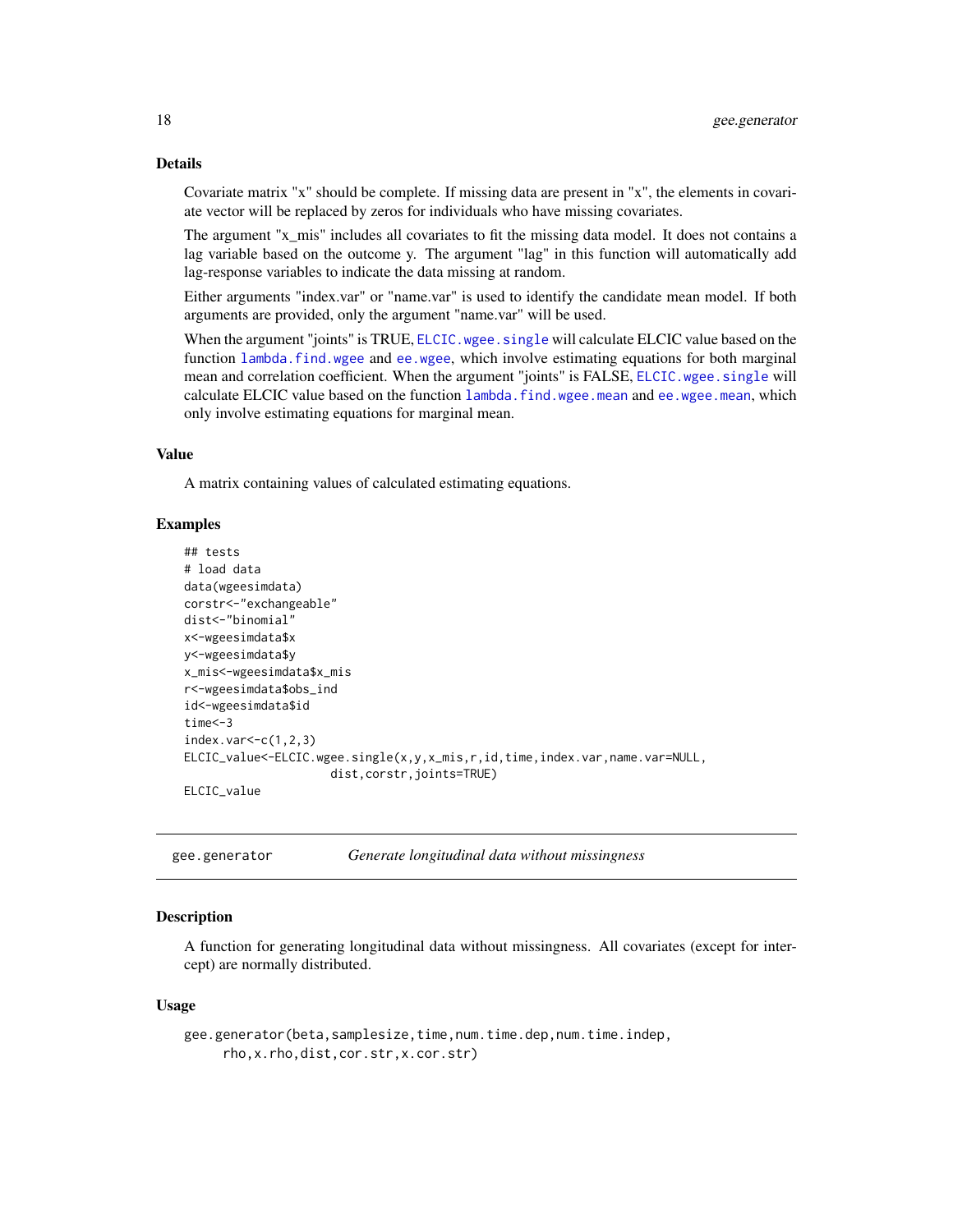#### <span id="page-18-0"></span>geesimdata 19

#### Arguments

| beta         | A vector containing underlying true coefficients for each covariate in the model<br>(including the intercept).               |
|--------------|------------------------------------------------------------------------------------------------------------------------------|
| samplesize   | The sample size.                                                                                                             |
| time         | The number of observations per subject.                                                                                      |
| num.time.dep | The number of time-dependent covariates.                                                                                     |
|              | num. time. indep The number of time-independent covariates (not include intercept).                                          |
| rho          | The correlation coefficient for residuals across time.                                                                       |
| x.rho        | The correlation coefficient for time-dependent covariates across time.                                                       |
| dist         | A specified distribution. It can be "gaussian", "poisson", and "binomial".                                                   |
| cor.str      | The correlation structure for residuals across time. It can be "independence", "exchangeable",<br>and " $ar1$ ".             |
| x.cor.str    | The correlation structure for time-dependent covariates across time. It can be<br>"independence", "exchangeable", and "ar1". |

#### Value

x: a matrix containing continuous covariates. The first column should contain all ones corresponding to the intercept.

y: a vector containing outcomes.

id: a vector indicating subject id.

#### Examples

```
beta<-c(-1,1,0.5,0)
samplesize<-100
geesimdata<-gee.generator(beta=beta,samplesize=samplesize,time=3,num.time.dep=2,
num.time.indep=1,rho=0.4,x.rho=0.2,dist="poisson",cor.str="exchangeable",
x.cor.str="exchangeable")
geesimdata$y
```

| geesimdata | Data simulated for model selection under GEE framework without |
|------------|----------------------------------------------------------------|
|            | missingness                                                    |

#### Description

Data simulated for model selection under GEE framework without missingness

#### Usage

data(geesimdata)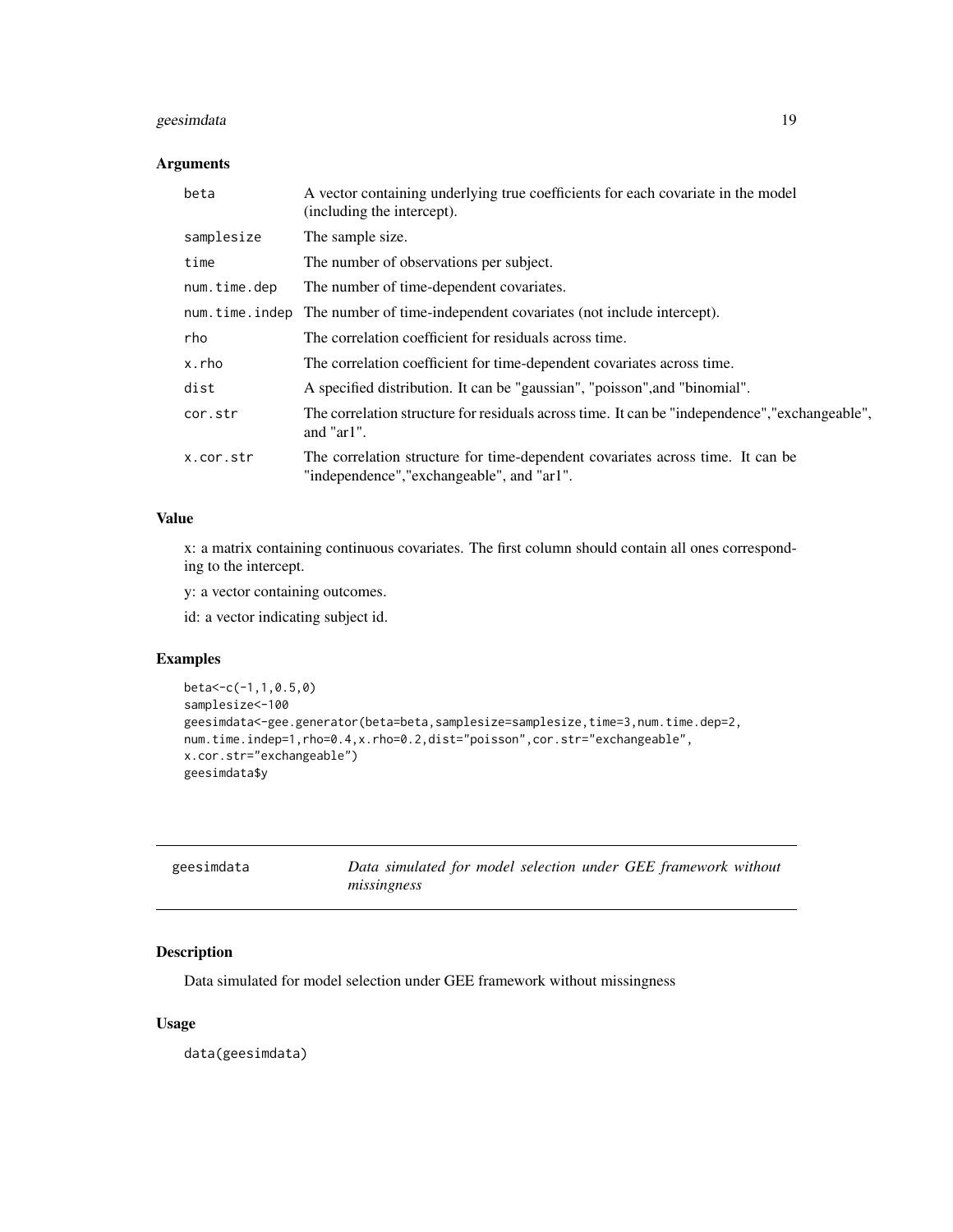#### Format

An object of class "list"

- y The outcomes generated from Poisson distribution with three repeated measurements from each subject
- x A covariate matrix, of which the first column are all ones and rest columns contain normally distributed. Two are time-dependent variables, and one is time-independent variable.

#### References

This data set was artificially created for the ELCIC package.

#### Examples

data(geesimdata) geesimdata\$y

|  | glm.generator | Cross-sectional data generation under GLM |  |  |
|--|---------------|-------------------------------------------|--|--|
|--|---------------|-------------------------------------------|--|--|

#### Description

A function provides simulated outcomes as well as covariates under the framework of GLM. All covariates (except for intercept) are normally distributed.

#### Usage

```
glm.generator(beta, samplesize, rho = 0, dist, sd.gaussian = NULL, ov = NULL)
```
#### Arguments

| beta        | The underlying true coefficient for each covariates in the model (including the<br>intercept). |
|-------------|------------------------------------------------------------------------------------------------|
| samplesize  | The sample size.                                                                               |
| rho         | The correlation coefficient among covariates.                                                  |
| dist        | A specified distribution. It can be "gaussian", "poisson", and "binomial".                     |
| sd.gaussian | The standard deviation for the outcome from Gaussian distribution.                             |
| ov          | The dispersion parameter for the outcome from Negative Binomial distribution.                  |

#### Value

x: a matrix containing continuous covariates. The first column should contain all ones corresponding to the intercept.

y: a vector containing outcomes.

<span id="page-19-0"></span>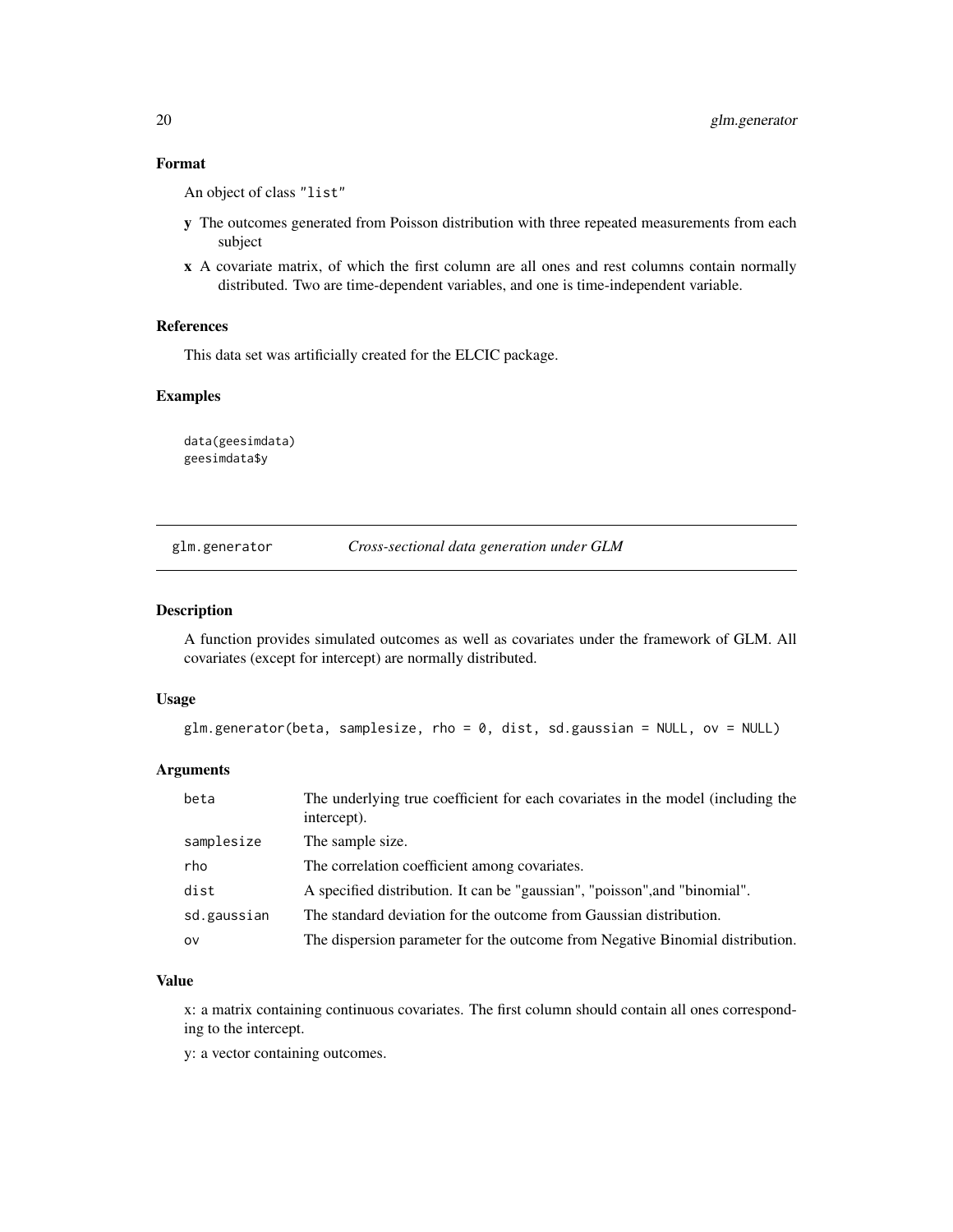#### <span id="page-20-0"></span>glmsimdata 21

#### Examples

```
beta<-c(0.5,0.5,0.5,0)
samplesize<-100
data<-glm.generator(beta=beta,samplesize=samplesize,rho=0.5,dist="poisson")
```
glmsimdata *Data simulated for variable selection under GLM framework*

#### Description

Data simulated for variable selection under GLM framework

#### Usage

```
data(glmsimdata)
```
#### Format

An object of class "list"

- y The outcome generated from Negative Binomial distribution with the dispersion parameter parameter=2
- x A covariate matrix, of which the first column are all ones and rest columns contain normally distributed values

#### References

This data set was artificially created for the ELCIC package.

```
data(glmsimdata)
glmsimdata$y
```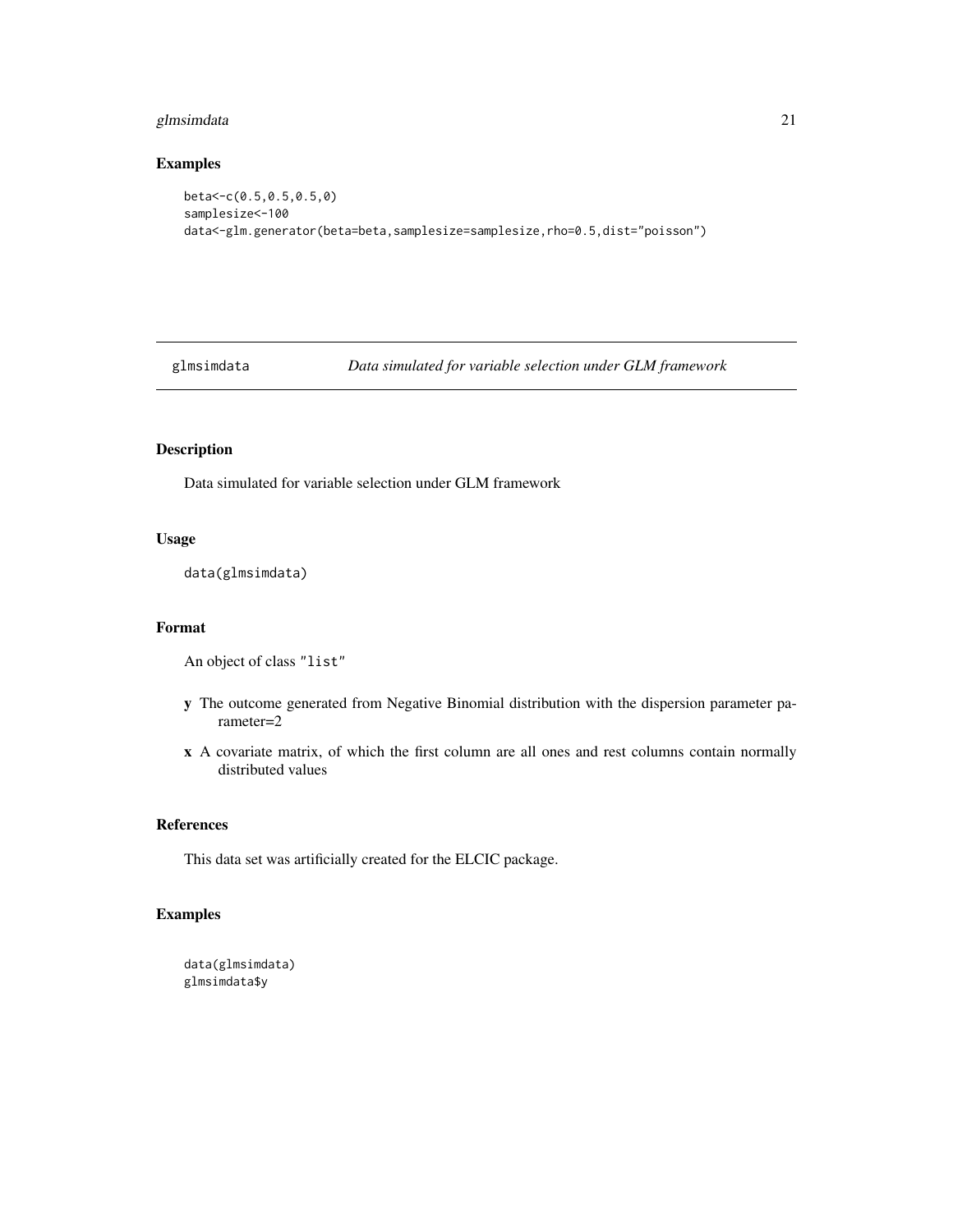#### <span id="page-21-0"></span>Description

The imps data frame has 1544 rows and 8 columns. The data is from National Institute of the Mental Health Schizophrenia Collaborative Study, where the effect of chlorpromazine, fluphenazine, or thioridazine treatment on the overall severity of the schizophrenia disorder is of interest.

#### Usage

```
data(impsdata)
```
#### Format

An object of class "list"

- y The binary outcomes indicating whether IMPS >=4, which is longitudinal dropout and missing at random. IMPS describes severity of the schizophrenia disorder (ranges from 0 to 7)
- x A full covariate matrix. It contains intercept, sex (1:male,0:female), drug (1: chlorphromazine, fluphenazine, or thioridazine treatment; 0: placebo), time: square root of the week covariate, and their two-way interactions.
- **x\_mis** A covariate matrix for missing data model. It contains intercept, drug, time, and sex.

id Patient ID

r An indicator of the missingness (1: observed; 0: missing).

#### References

add here

```
data(impsdata)
y<-impsdata$y
x<-impsdata$x
x_mis<-impsdata$x_mis
id<-impsdata$id
r<-impsdata$r
dist="binomial"
time<-4
candidate.sets<-list(c(1,2),c(1,4),c(1,2,4),c(1,2,4,7),c(1,2,3,4),c(1,2,3,4,5,6,7))
candidate.cor.sets<-c("exchangeable","ar1","independence")
#not run
#criterion.elcic<-ELCIC.wgee(x,y,x_mis,r,id,time,candidate.sets,
#name.var.sets=NULL,dist,candidate.cor.sets,joints=TRUE,lag=2)
#criterion.mlic<-MLIC.wgee(x,y,x_mis,r,id,time,candidate.sets,
#name.var.sets=NULL,dist,candidate.cor.sets,joints=TRUE,lag=2)
```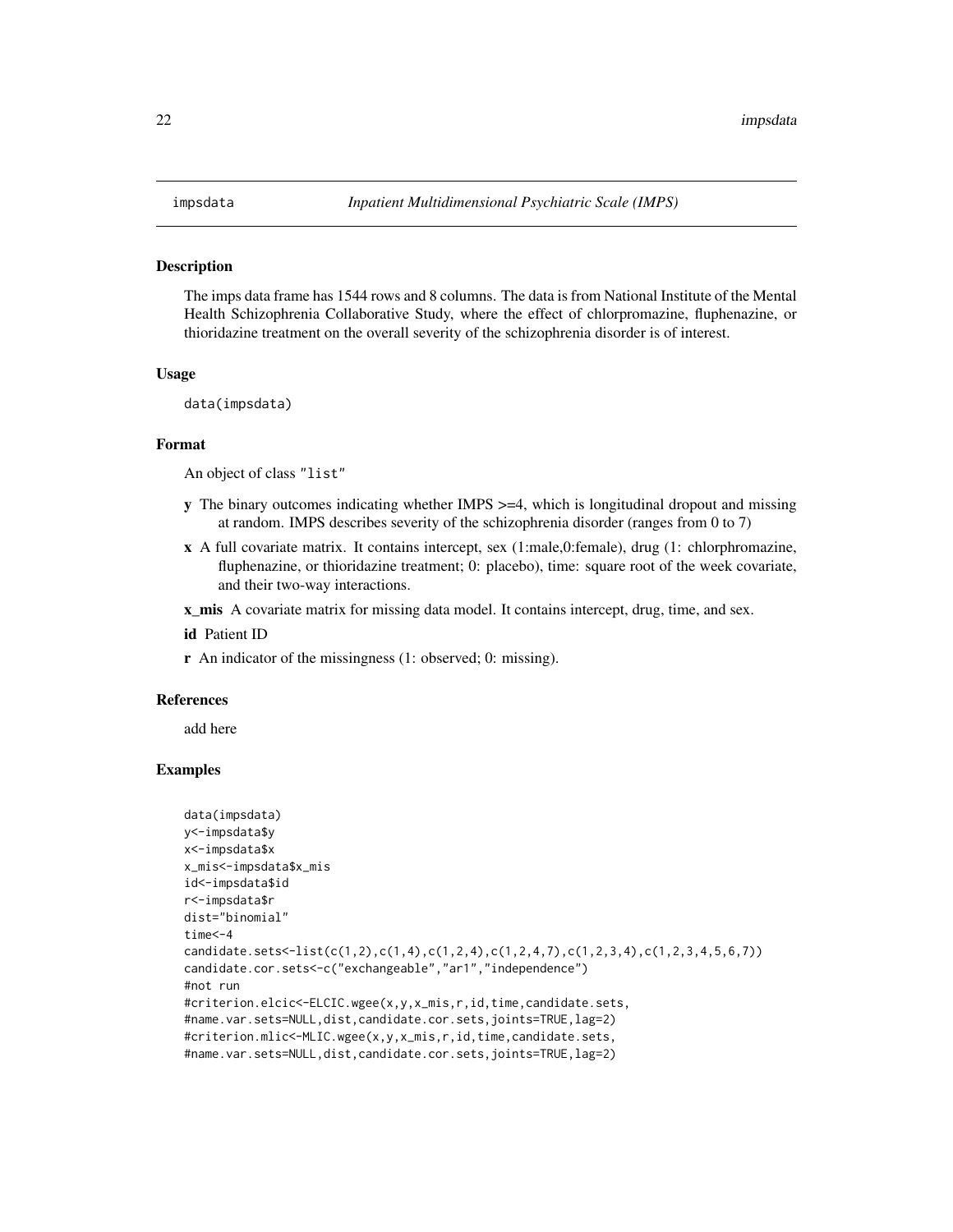#### <span id="page-22-0"></span>lambda.find.gee 23

```
#criterion.qicw<-QICW.wgee(x,y,x_mis,r,id,time,candidate.sets,
#name.var.sets=NULL,dist,candidate.cor.sets,joints=TRUE,lag=2)
```
<span id="page-22-1"></span>lambda.find.gee *Calculate the tuning parameters involved in ELCIC under GEE*

#### Description

This function provides an efficient algorithm to calculate the tuning parameters involved in ELCIC under GEE.

#### Usage

lambda.find.gee(x, y, id, beta, r, dist, rho, phi, corstr)

#### Arguments

| $\mathsf{x}$ | A matrix containing covariates. The first column should be all ones correspond-<br>ing to the intercept.                                                                                   |
|--------------|--------------------------------------------------------------------------------------------------------------------------------------------------------------------------------------------|
| У            | A vector containing outcomes.                                                                                                                                                              |
| id           | A vector indicating subject id.                                                                                                                                                            |
| beta         | A plug-in estimator solved by an external estimation procedure, such as GEE.                                                                                                               |
| $\mathsf{r}$ | A vector indicating the observation of outcomes: 1 for observed records, and 0<br>for unobserved records. The default setup is that all data are observed. See more<br>in details section. |
| dist         | A specified distribution. It can be "gaussian", "poisson", and "binomial".                                                                                                                 |
| rho          | A correlation coefficients obtained from an external estimation procedure, such<br>as GEE.                                                                                                 |
| phi          | An over-dispersion parameter obtained from an external estimation procedure,<br>such as GEE.                                                                                               |
| corstr       | A candidate correlation structure. It can be "independence", "exchangeable", and<br>"ar1".                                                                                                 |

#### Details

If the element in argument "r" equals zero, the corresponding rows of "x" and "y" should be all zeros.

#### Value

Tuning parameter values.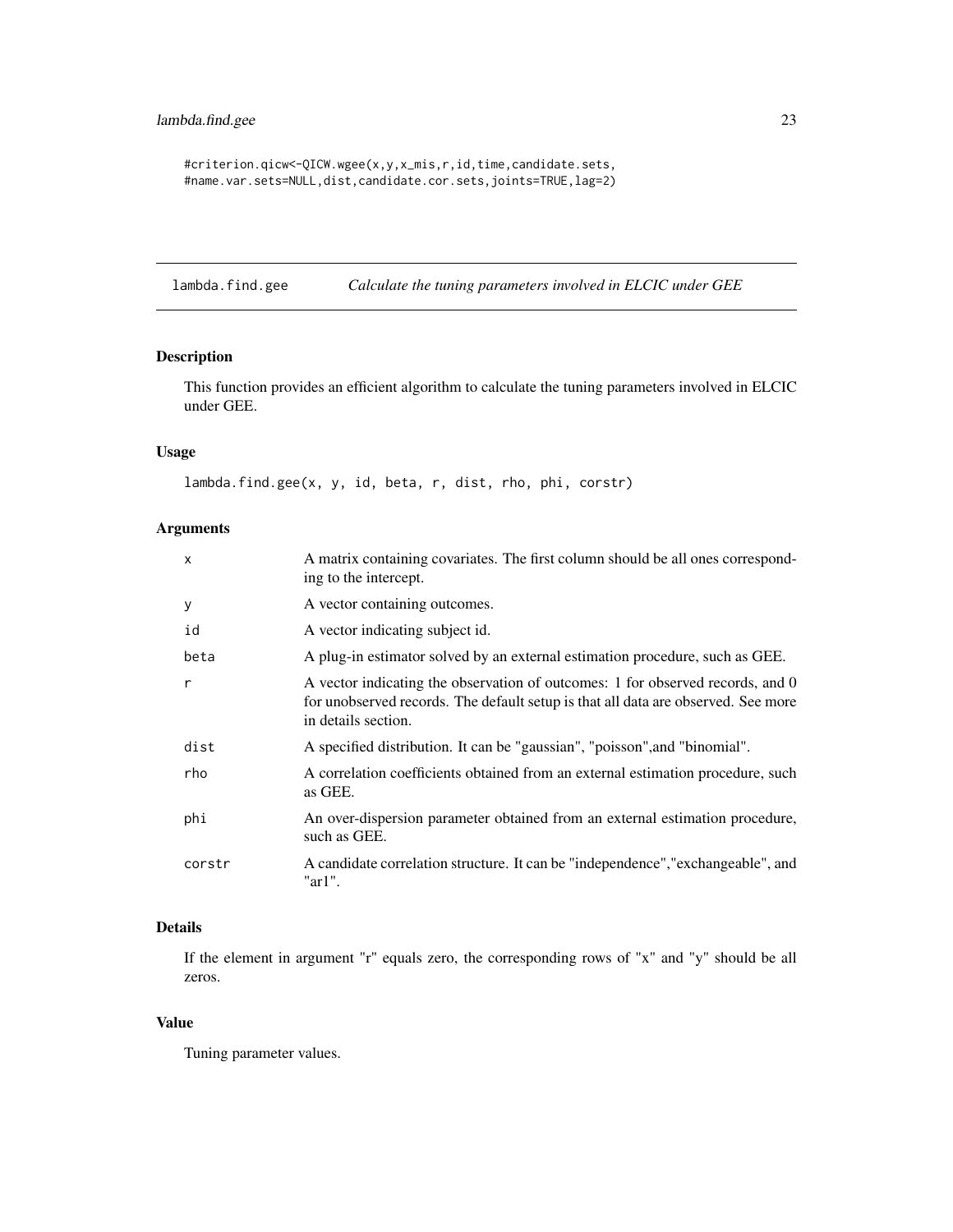#### Examples

```
## tests
# load data
data(geesimdata)
x<-geesimdata$x
y<-geesimdata$y
id<-geesimdata$id
corstr<-"exchangeable"
dist<-"poisson"
# obtain the estimates
library(geepack)
fit<-geeglm(y~x-1,data=geesimdata,family =dist,id=id,corstr = corstr)
beta<-fit$coefficients
rho<-unlist(summary(fit)$corr[1])
phi<-unlist(summary(fit)$dispersion[1])
r=rep(1,nrow(x))lambda<-lambda.find.gee(x,y,id,beta,r,dist,rho,phi,corstr)
lambda
```
<span id="page-23-1"></span>lambda.find.gee.mean *Calculate the tuning parameters under marginal mean selection in GEE*

#### Description

This function provides an efficient algorithm to calculate the tuning parameters involved in marginal mean selection in GEE.

#### Usage

```
lambda.find.gee.mean(x, y, id, beta, r, dist, rho, phi, corstr)
```

| $\mathsf{x}$ | A matrix containing covariates. The first column should be all ones correspond-<br>ing to the intercept.                                                                                   |
|--------------|--------------------------------------------------------------------------------------------------------------------------------------------------------------------------------------------|
| У            | A vector containing outcomes.                                                                                                                                                              |
| id           | A vector indicating subject id.                                                                                                                                                            |
| beta         | A plug-in estimator solved by an external estimation procedure, such as GEE.                                                                                                               |
| r            | A vector indicating the observation of outcomes: 1 for observed records, and 0<br>for unobserved records. The default setup is that all data are observed. See more<br>in details section. |
| dist         | A specified distribution. It can be "gaussian", "poisson", and "binomial".                                                                                                                 |
| rho          | A correlation coefficients obtained from an external estimation procedure, such<br>as GEE.                                                                                                 |

<span id="page-23-0"></span>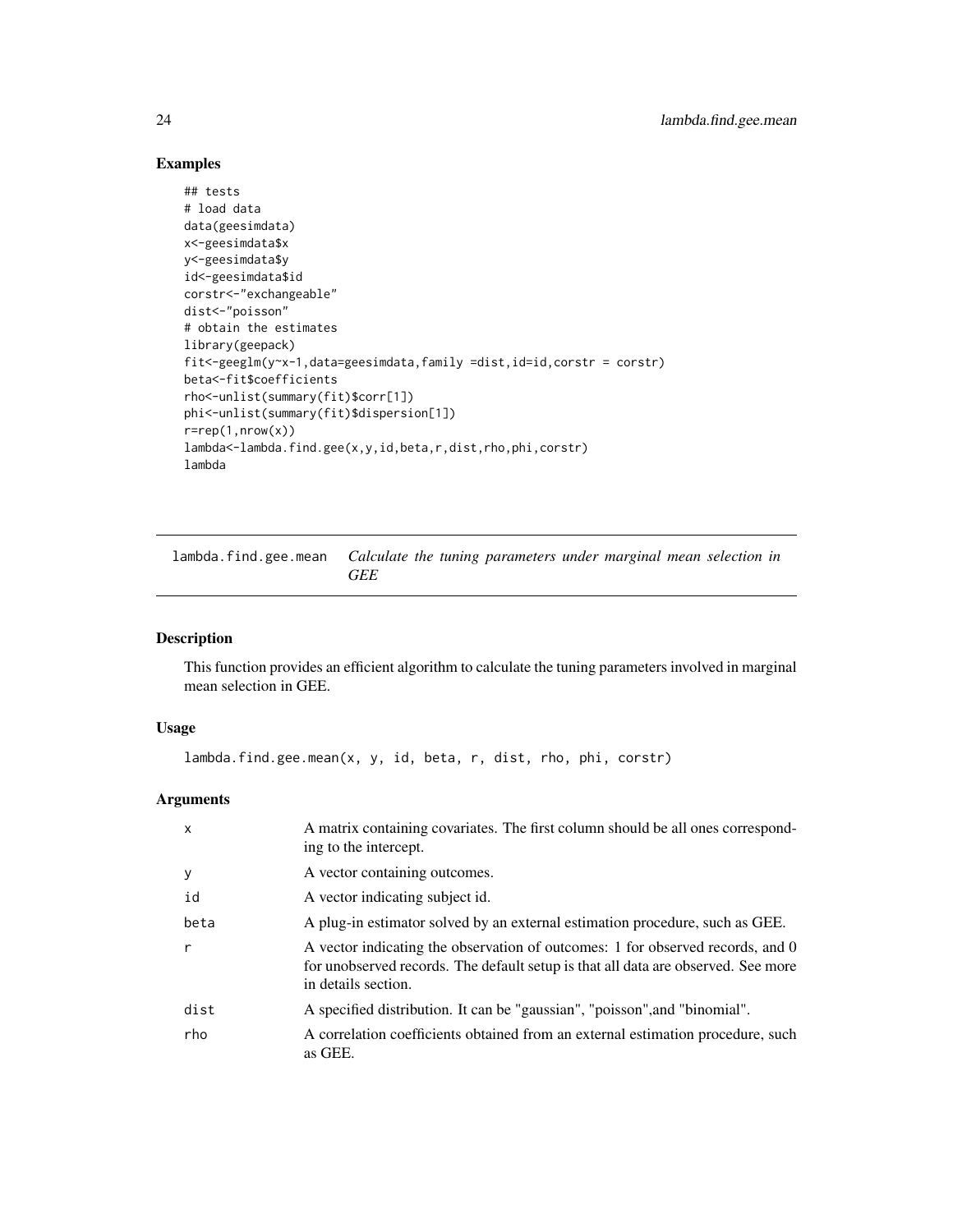<span id="page-24-0"></span>

| phi    | An over-dispersion parameter obtained from an external estimation procedure,<br>such as GEE. |
|--------|----------------------------------------------------------------------------------------------|
| corstr | A candidate correlation structure. It can be "independence", "exchangeable", and<br>"ar1".   |

#### Details

If the element in argument "r" equals zero, the corresponding rows of "x" and "y" should be all zeros.

#### Value

Tuning parameter values.

#### Note

corstr should be prespecified.

#### Examples

```
## tests
# load data
data(geesimdata)
x<-geesimdata$x
y<-geesimdata$y
id<-geesimdata$id
corstr<-"exchangeable"
dist<-"poisson"
# obtain the estimates
library(geepack)
fit<-geeglm(y~x-1,data=geesimdata,family =dist,id=id,corstr = corstr)
beta<-fit$coefficients
rho<-unlist(summary(fit)$corr[1])
phi<-unlist(summary(fit)$dispersion[1])
r <-rep(1,nrow(x))
lambda<-lambda.find.gee.mean(x,y,id,beta,r,dist,rho,phi,corstr)
lambda
```
lambda.find.glm *To calculate tuning parameter involved in ELCIC under GLM*

#### Description

This function aims to efficiently calculate the tuning parameter lambda in ELCIC.

#### Usage

lambda.find.glm(x, y, beta, dist)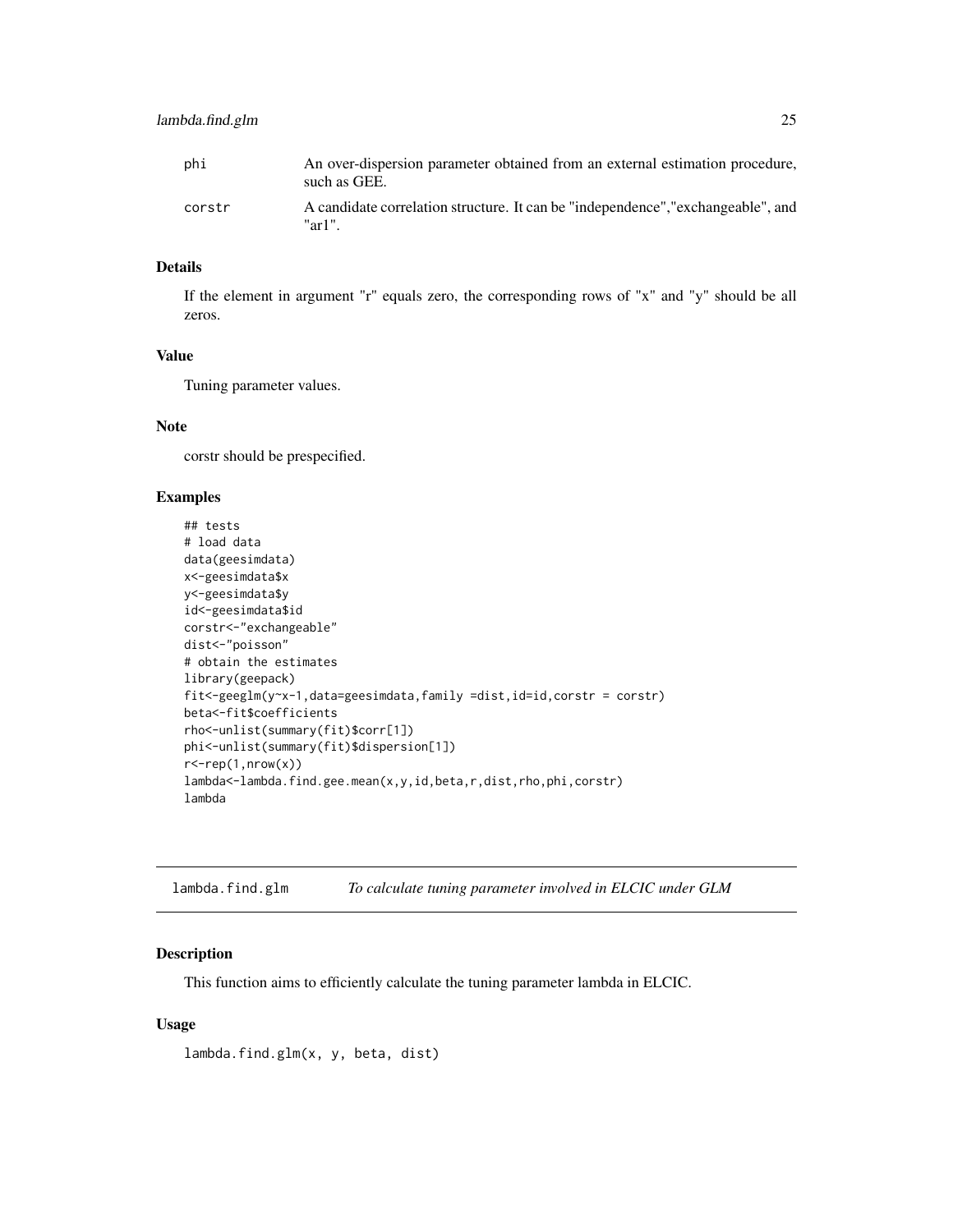#### <span id="page-25-0"></span>Arguments

| X    | A matrix containing covariates. The first column should contain all ones corre-<br>sponding to the intercept. |
|------|---------------------------------------------------------------------------------------------------------------|
| У    | A vector containing outcomes.                                                                                 |
| beta | A plug-in estimator solved by an external estimating procedure.                                               |
| dist | A specified distribution. It can be "gaussian", "poisson", and "binomial".                                    |

#### Value

A value of lambda (tuning parameter) vector involved in the empirical likelihood.

#### Note

All "x" and "y" should be observed.

#### Examples

```
## tests
# load data
data(glmsimdata)
x<-glmsimdata$x
y<-glmsimdata$y
# obtain the estimates
fit<-glm(y~x-1,family="poisson")
beta<-fit$coefficients
lambda<-lambda.find.glm(x, y, beta, dist="poisson")
lambda
```
<span id="page-25-1"></span>lambda.find.wgee *Calculate the tuning parameters involved in ELCIC under WGEE with data missing at random*

#### Description

This function provides an efficient algorithm to calculate the tuning parameters involved in ELCIC under WGEE with data missing at random.

#### Usage

lambda.find.wgee(y,x,r,pi,id,time,beta,rho,phi,dist,corstr)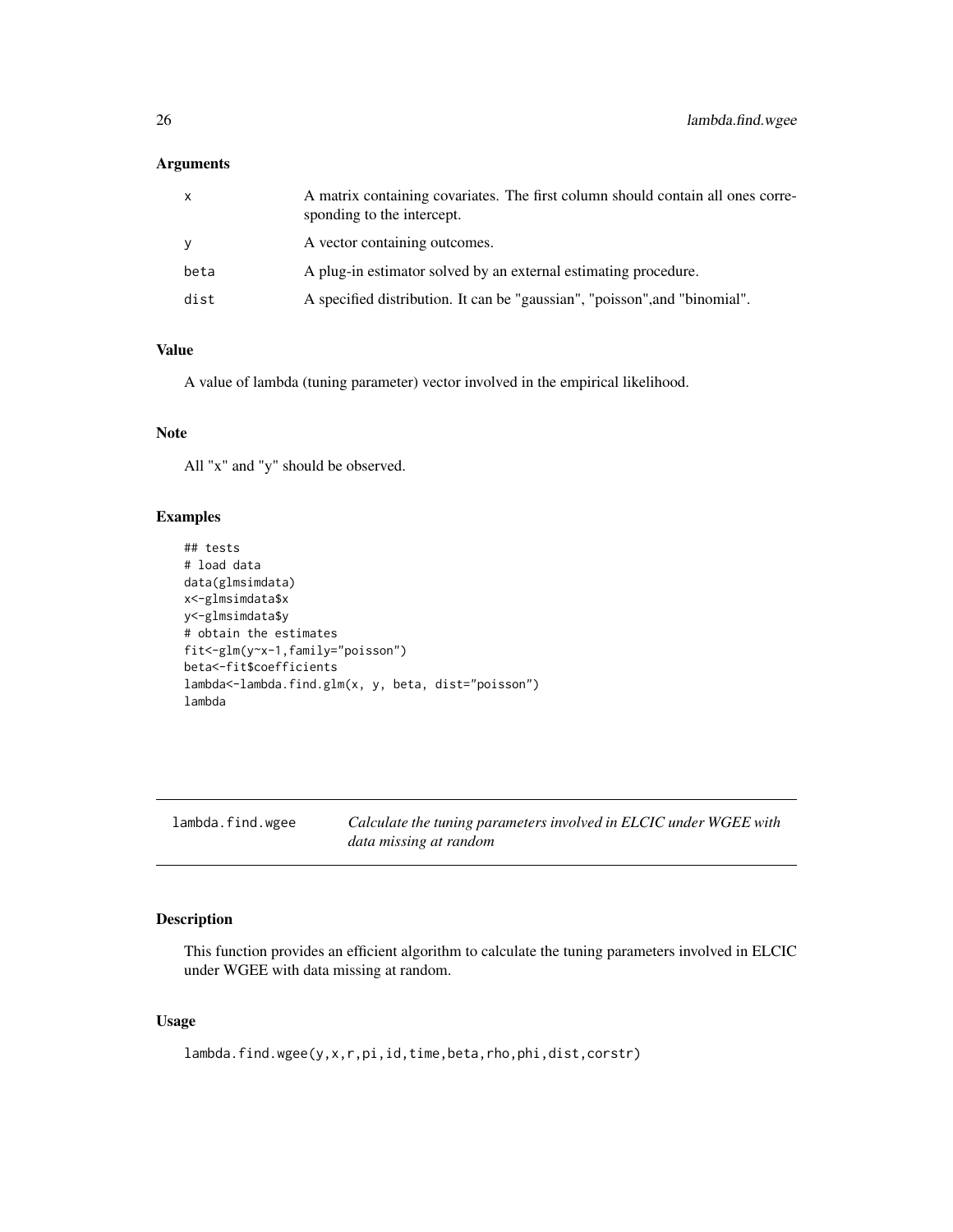#### Arguments

| У            | A vector containing outcomes, use NA to indicate missing outcomes.                                        |
|--------------|-----------------------------------------------------------------------------------------------------------|
| $\mathsf{x}$ | A matrix containing covariates. The first column should be all ones correspond-<br>ing to the intercept.  |
| r            | A vector indicating the observation of outcomes: 1 for observed records, and 0<br>for unobserved records. |
| рi           | A vector containing observing probabilities across all observations.                                      |
| id           | A vector indicating subject id.                                                                           |
| time         | The number of observations for each subject                                                               |
| beta         | A plug-in estimator solved by an external estimation procedure, such as WGEE.                             |
| rho          | A correlation coefficients obtained from an external estimation procedure, such<br>as WGEE.               |
| phi          | An over-dispersion parameter obtained from an external estimation procedure,<br>such as GEE.              |
| dist         | A specified distribution. It can be "gaussian", "poisson", and "binomial".                                |
| corstr       | A candidate correlation structure. It can be "independence", "exchangeable", and<br>" $ar1$ ".            |

#### Value

Tuning parameter values.

```
## tests
# load data
data(wgeesimdata)
library(wgeesel)
data_wgee<-data.frame(do.call(cbind,wgeesimdata))
corstr<-"exchangeable"
dist<-"binomial"
id<-data_wgee$id
# obtain the estimates
fit<-wgee(y~x1+x2+x3,data_wgee,id,family=dist,corstr =corstr,scale = NULL,
        mismodel =obs_ind~x_mis1)
beta<-as.vector(summary(fit)$beta)
rho<-summary(fit)$corr
phi<-summary(fit)$phi
#calculate observing probabilies for all observations
gamma<-as.vector(summary(fit$mis_fit)$coefficients[,1])
x_mis<-wgeesimdata$x_mis
pi<-cond.prob(x_mis,gamma,id,time=3)
lambda<-lambda.find.wgee(y=wgeesimdata$y,x=wgeesimdata$x,r=wgeesimdata$obs_ind,
pi=pi,id=wgeesimdata$id,time=3,beta=beta,rho=rho,phi=phi,dist=dist,corstr=corstr)
lambda
```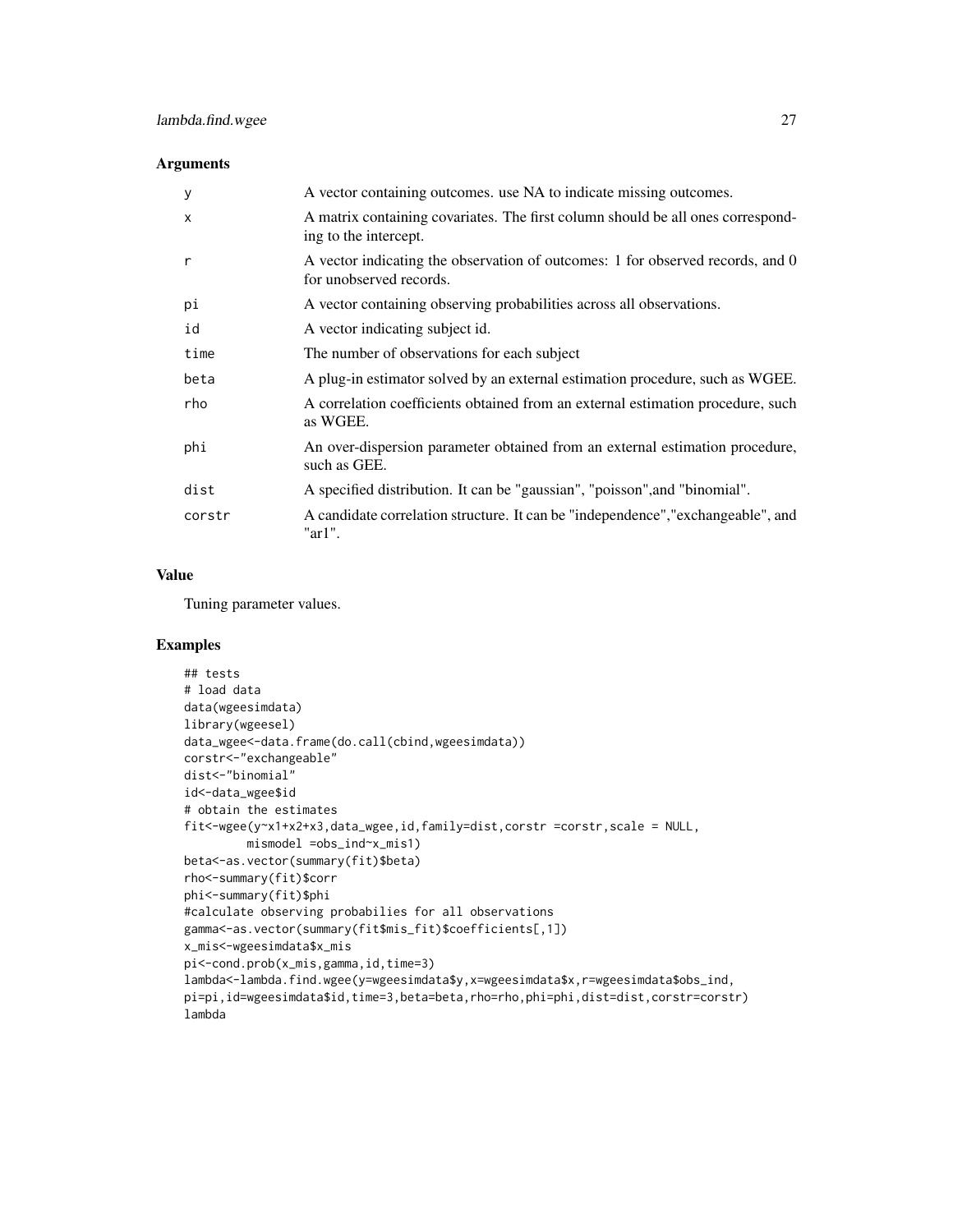<span id="page-27-1"></span><span id="page-27-0"></span>lambda.find.wgee.mean *Calculate the tuning parameters involved in marginal mean selection under WGEE with data missing at random*

#### Description

This function provides an efficient algorithm to calculate the tuning parameters involved in marginal mean selection under WGEE with data missing at random.

#### Usage

```
lambda.find.wgee.mean(y,x,r,pi,id,time,beta,rho,phi,dist,corstr)
```
#### Arguments

| У            | A vector containing outcomes, use NA to indicate missing outcomes.                                        |
|--------------|-----------------------------------------------------------------------------------------------------------|
| $\times$     | A matrix containing covariates. The first column should be all ones correspond-<br>ing to the intercept.  |
| $\mathsf{r}$ | A vector indicating the observation of outcomes: 1 for observed records, and 0<br>for unobserved records. |
| pi           | A vector containing observing probabilities across all observations.                                      |
| id           | A vector indicating subject id.                                                                           |
| time         | The number of observations for each subject                                                               |
| beta         | A plug-in estimator solved by an external estimation procedure, such as WGEE.                             |
| rho          | A correlation coefficients obtained from an external estimation procedure, such<br>as WGEE.               |
| phi          | An over-dispersion parameter obtained from an external estimation procedure,<br>such as GEE.              |
| dist         | A specified distribution. It can be "gaussian", "poisson", and "binomial".                                |
| corstr       | A candidate correlation structure. It can be "independence", "exchangeable", and<br>"ar1".                |

#### Value

Tuning parameter values.

#### Note

corstr should be prespecified.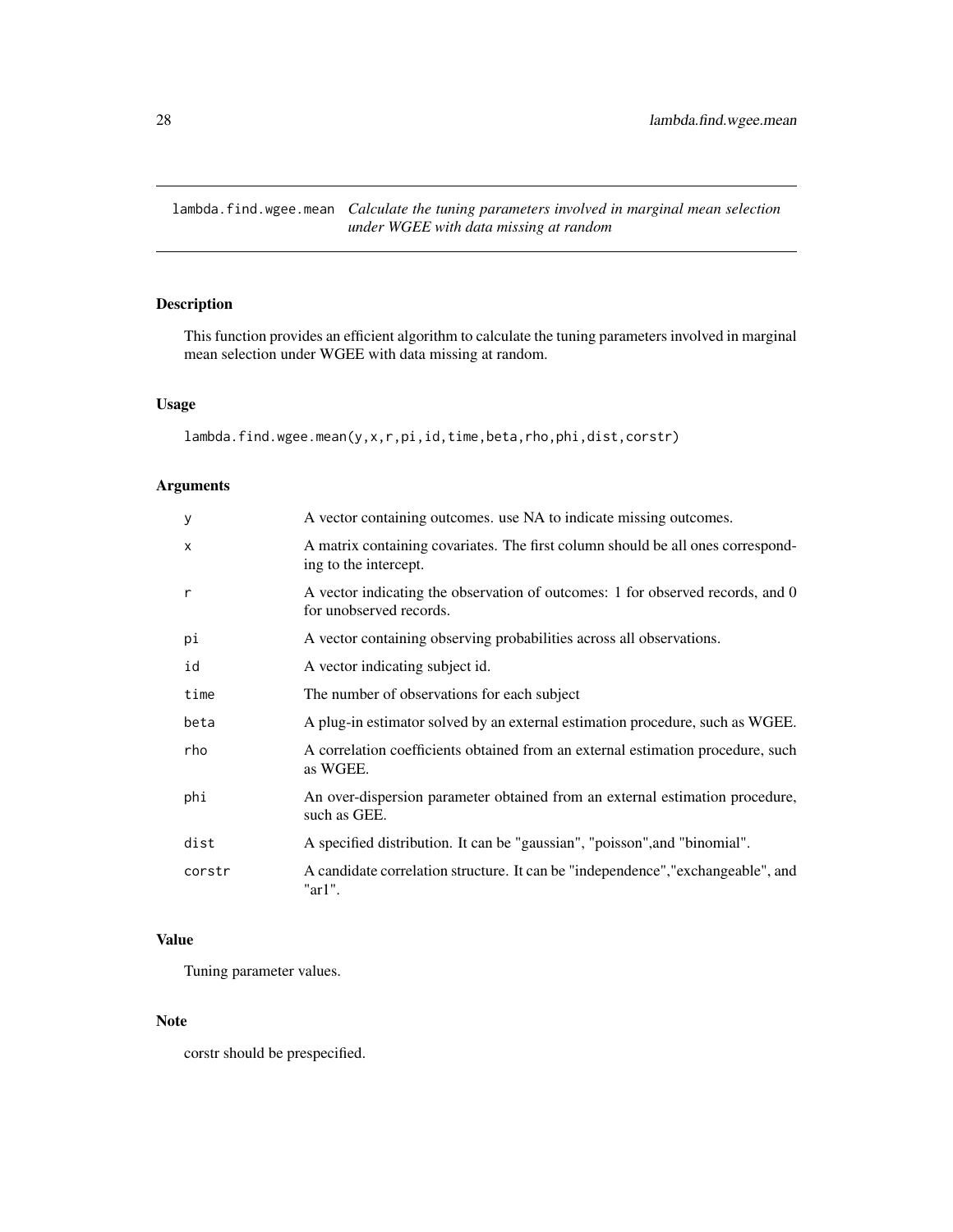#### <span id="page-28-0"></span>marg.prob 29

#### Examples

```
## tests
# load data
data(wgeesimdata)
library(wgeesel)
data_wgee<-data.frame(do.call(cbind,wgeesimdata))
corstr<-"exchangeable"
dist<-"binomial"
id<-data_wgee$id
# obtain the estimates
fit<-wgee(y~x1+x2+x3,data_wgee,id,family=dist,corstr =corstr,scale = NULL,
        mismodel =obs_ind~x_mis1)
beta<-as.vector(summary(fit)$beta)
rho<-summary(fit)$corr
phi<-summary(fit)$phi
#calculate observing probabilies for all observations
gamma<-as.vector(summary(fit$mis_fit)$coefficients[,1])
x_mis<-wgeesimdata$x_mis
pi<-cond.prob(x_mis,gamma,id,time=3)
lambda<-lambda.find.wgee.mean(y=wgeesimdata$y,x=wgeesimdata$x,r=wgeesimdata$obs_ind,
pi=pi,id=wgeesimdata$id,time=3,beta=beta,rho=rho,phi=phi,dist=dist,corstr=corstr)
lambda
```

| marg.prob | Calculate the inverse of marginal probability for observing records at |
|-----------|------------------------------------------------------------------------|
|           | each time point                                                        |

#### Description

A function calculates the inverse of joint probabilities for weight calculation involved in WGEE.

#### Usage

```
marg.prob(pi)
```
#### Arguments

pi A matrix containing covariates for the missing data model. The first column should be all ones corresponding to the intercept.

#### Value

a vector containing the inverse of joint probabilities.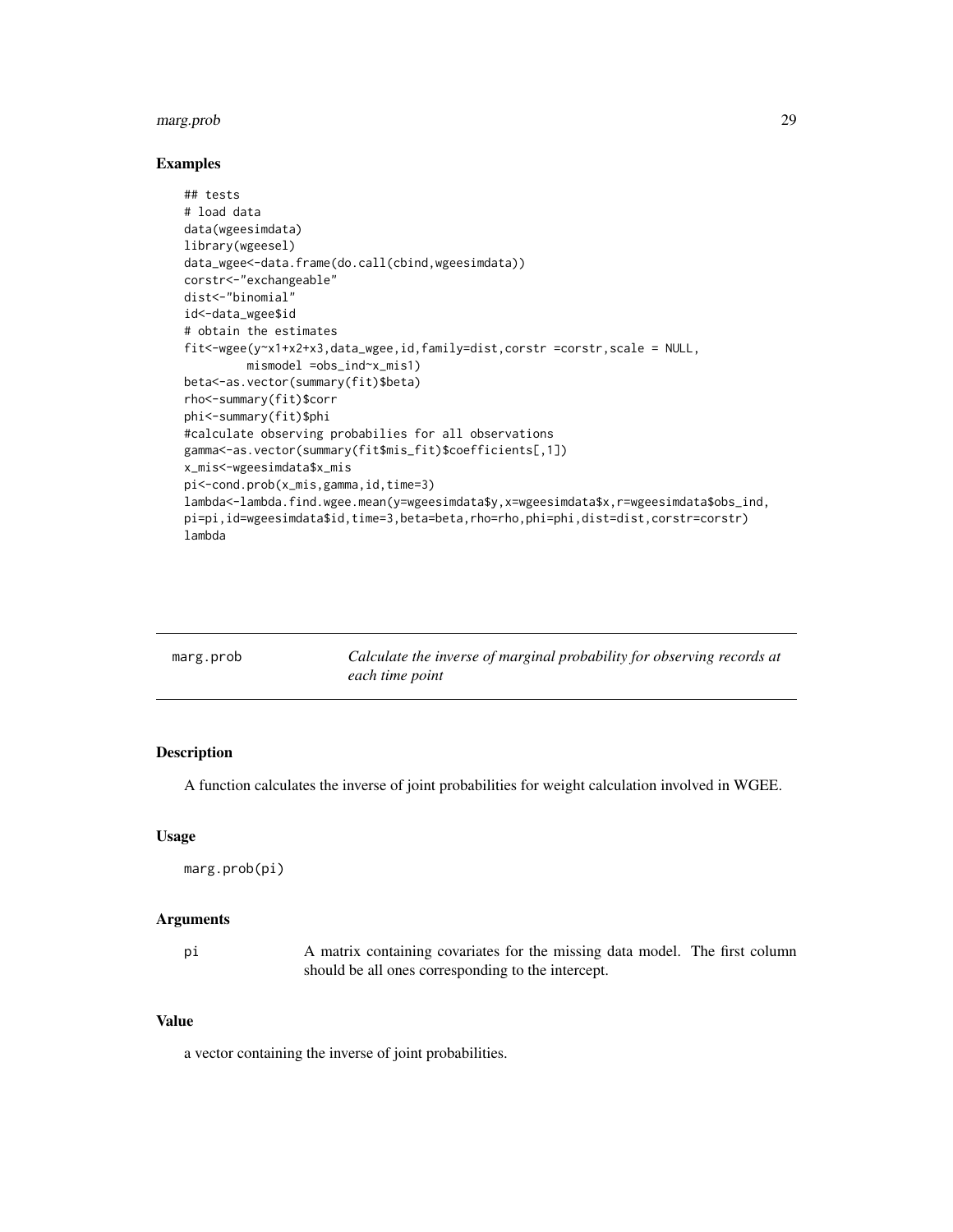#### Examples

```
## tests
# load data
data(wgeesimdata)
library(wgeesel)
data_wgee<-data.frame(do.call(cbind,wgeesimdata))
corstr<-"exchangeable"
dist<-"binomial"
id<-data_wgee$id
# obtain the estimates
fit<-wgee(y~x1+x2+x3,data_wgee,id,family=dist,corstr =corstr,scale = NULL,
         mismodel =obs_ind~x_mis1)
beta<-as.vector(summary(fit)$beta)
rho<-summary(fit)$corr
phi<-summary(fit)$phi
#calculate observing probabilies for all observations
gamma<-as.vector(summary(fit$mis_fit)$coefficients[,1])
x_mis<-wgeesimdata$x_mis
pi<-cond.prob(x_mis,gamma,id,time=3)
joint_prob<-marg.prob(pi)
```
MLIC.wgee *The whole MLIC procedure for joint selection of mean structure and correlation structure for missing longitudinal data under the mechanism of missing at random and drop-out*

#### Description

This function provides the overall MLIC procedure for joint selection of mean structure and correlation structure in longitudinal data missing at random. It is also able to implement marginal mean structure selection given a prespecified working correlation structure. The data is dropout missing and missing at random.

#### Usage

```
MLIC.wgee(x,y,x_mis,r,id,time,candidate.sets=NULL, name.var.sets=NULL,dist,
   candidate.cor.sets=c("independence","exchangeable", "ar1"), joints=TRUE,lag=1)
```

| X        | A matrix containing covariates. The first column should be all ones correspond- |
|----------|---------------------------------------------------------------------------------|
|          | ing to the intercept if the intercept is expected in the marginal mean model.   |
|          | Covariate matrix should be complete.                                            |
| V        | A vector containing outcomes. Use NA to indicate missing outcomes.              |
| $x_m$ is | A matrix containing covariates for the missing data model. The first column     |
|          | should be all ones corresponding to the intercept. This covariate matrix should |
|          | be complete and all observed. See more in details section.                      |

<span id="page-29-0"></span>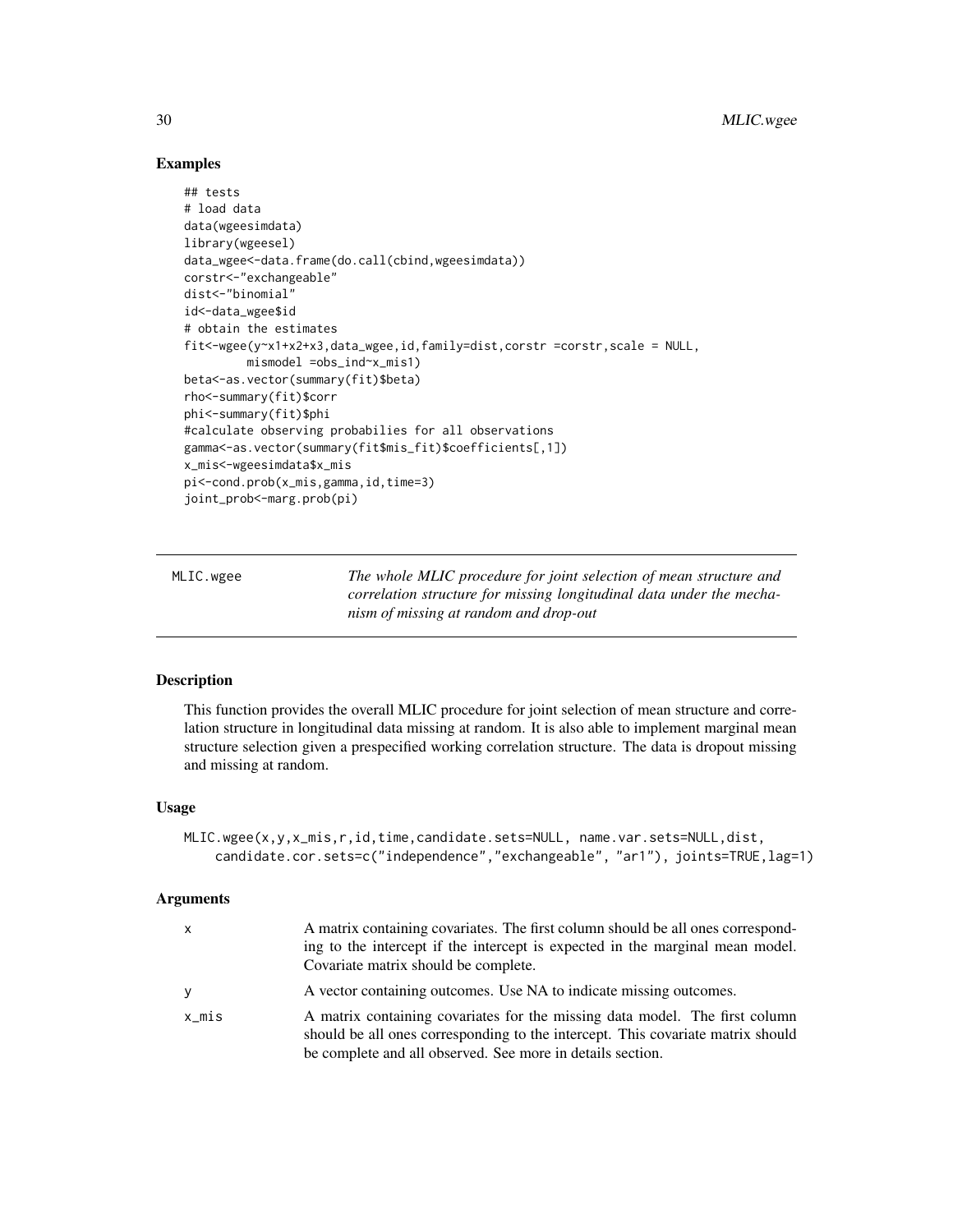| $\mathsf{r}$       | A vector indicating the observation of outcomes: 1 for observed records, and 0<br>for unobserved records.                                                                                                                                                   |  |
|--------------------|-------------------------------------------------------------------------------------------------------------------------------------------------------------------------------------------------------------------------------------------------------------|--|
| id                 | A vector indicating subject id.                                                                                                                                                                                                                             |  |
| time               | The number of observations in total for each subject.                                                                                                                                                                                                       |  |
|                    | candidate sets A list containing index corresponding to candidate covariates. See more in de-<br>tails section.                                                                                                                                             |  |
| name.var.sets      | A list containing names of candidate covariates. The names should be subset of<br>column names of x matrix. See more in details section.                                                                                                                    |  |
| dist               | A specified distribution. It can be "gaussian", "poisson", and "binomial".                                                                                                                                                                                  |  |
| candidate.cor.sets |                                                                                                                                                                                                                                                             |  |
|                    | A vector containing candidate correlation structures. When joints=TRUE, it is<br>$c("independence", "exchangeable", "ar1")$ as default. When joints=FALSE, it<br>should be either of "independence", "exchangeable", "ar1". See more in details<br>section. |  |
| joints             | A logic value for joint selection of marginal mean and working correlation struc-<br>ture. The default is TRUE. See more in details section.                                                                                                                |  |
| lag                | A numeric value indicating lag-response involved in the missing data model. It<br>can be either 1 or 2. The default is 1.                                                                                                                                   |  |

## Details

Covariate matrix "x" should be complete. If missing data are present in "x", the elements in covariate vector will be replaced by zeros for individuals who have missing covariates.

The argument "x\_mis" includes all covariates to fit the missing data model. It does not contains a lag variable based on the outcome y. The argument "lag" in this function will automatically add lag-response variables to indicate the data missing at random.

Either arguments "candidate.sets" or "name.var.sets" is used to identify the set of candidate mean model. If both arguments are provided, only the argument "name.var.sets" will be used.

When joints=TRUE, the argument "candidate.cor.sets" can contain multiple correlation structures; however, when joints=FALSE, it should contain either of "independence","exchangeable", "ar1". If multiple correlation structures are provided, only the first one will be used.

#### Value

A vector with each element containing MLIC value for each candidate model. The row name of this vector is the selected correlation structure.

```
## tests
# load data
data(wgeesimdata)
dist<-"binomial"
x<-wgeesimdata$x
y<-wgeesimdata$y
x_mis<-wgeesimdata$x_mis
```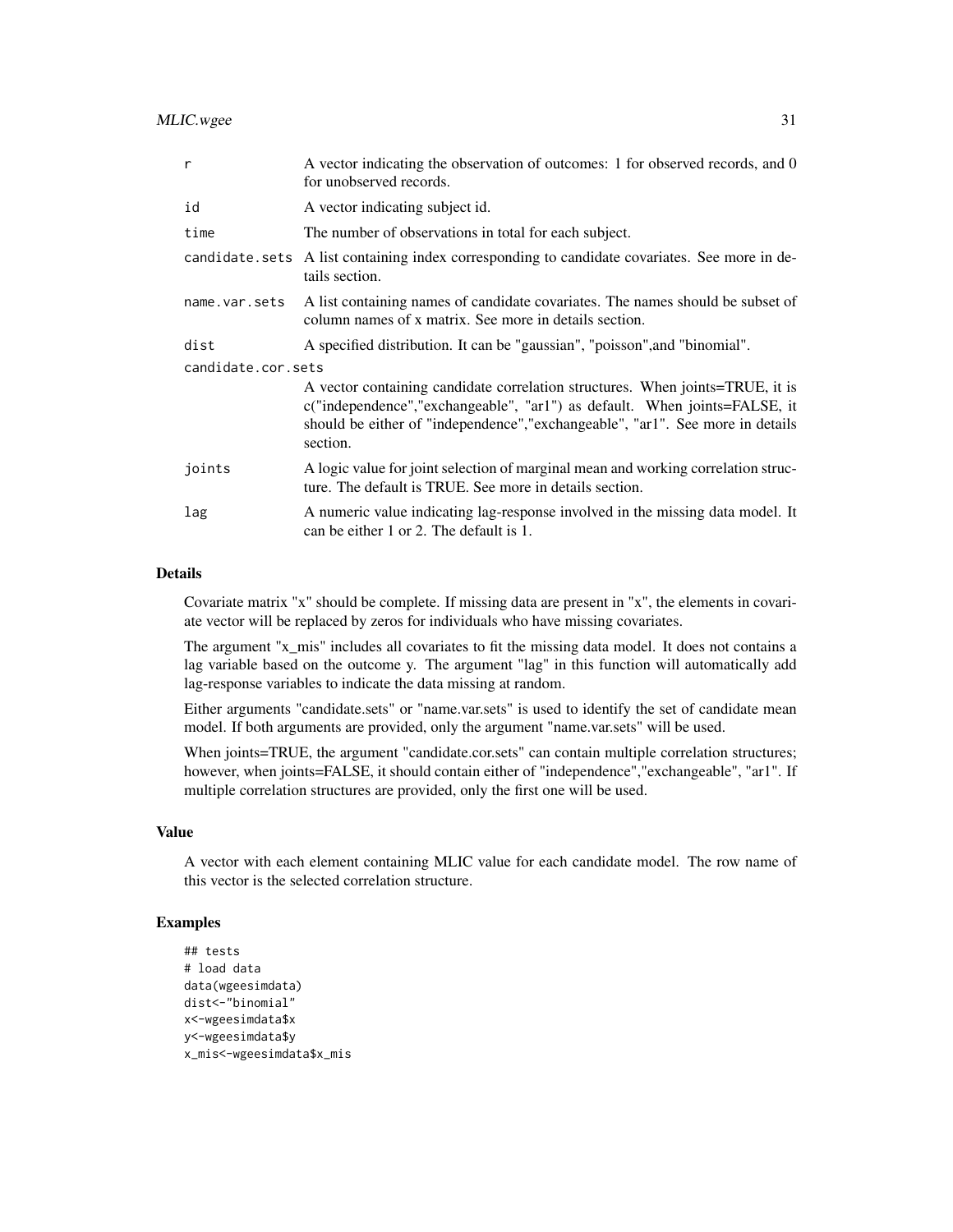```
r<-wgeesimdata$obs_ind
id<-wgeesimdata$id
time=3
candidate.sets<-list(c(1,2,3))
candidate.cor.sets<-c("exchangeable")
criterion.mlic<-MLIC.wgee(x,y,x_mis,r,id,time,candidate.sets,
            name.var.sets=NULL,dist,candidate.cor.sets,joints=FALSE)
criterion.mlic
```

| QICc.gee | Joint selection procedure of marginal mean and correlation structures |
|----------|-----------------------------------------------------------------------|
|          | in longitudinal data based on QIC                                     |

#### Description

This function provides the Joint selection of marginal mean and correlation structures in longitudinal data based on QIC.

#### Usage

```
QICc.gee(x,y,id,dist,candidate.sets=NULL, name.var.sets=NULL,
   candidate.cor.sets=c("independence","exchangeable", "ar1"), joints=TRUE)
```
#### Arguments

| X                  | A matrix containing covariates. The first column should be all ones correspond-<br>ing to the intercept. Covariate matrix should be complete.                                                                                                                                                                            |  |
|--------------------|--------------------------------------------------------------------------------------------------------------------------------------------------------------------------------------------------------------------------------------------------------------------------------------------------------------------------|--|
| У                  | A vector containing outcomes.                                                                                                                                                                                                                                                                                            |  |
| id                 | A vector indicating subject id.                                                                                                                                                                                                                                                                                          |  |
| dist               | A specified distribution. It can be "gaussian", "poisson", and "binomial".                                                                                                                                                                                                                                               |  |
|                    | candidate.sets A list containing index corresponding to candidate covariates.                                                                                                                                                                                                                                            |  |
| name.var.sets      | A list containing names of candidate covariates. The names should be subset of<br>column names of x matrix.                                                                                                                                                                                                              |  |
| candidate.cor.sets |                                                                                                                                                                                                                                                                                                                          |  |
|                    | A vector containing candidate correlation structures. When joints=TRUE, it<br>can be any subset of c("independence", "exchangeable", "ar1"). The default is<br>c("independence","exchangeable", "ar1"). When joints=FALSE, it should be<br>either of "independence", "exchangeable", "ar1". See more in details section. |  |
| joints             | A logic value for joint selection of marginal mean and working correlation struc-<br>ture. The default is TRUE.                                                                                                                                                                                                          |  |

#### Details

Either arguments "index.var" or "name.var" is used to identify the candidate mean model. If both arguments are provided, only the argument "name.var" will be used.

When joints=TRUE, the argument "candidate.cor.sets" can contain multiple correlation structures; however, when joints=FALSE, it should contain either of "independence","exchangeable", "ar1". If multiple correlation structures are provided, only the first one will be used.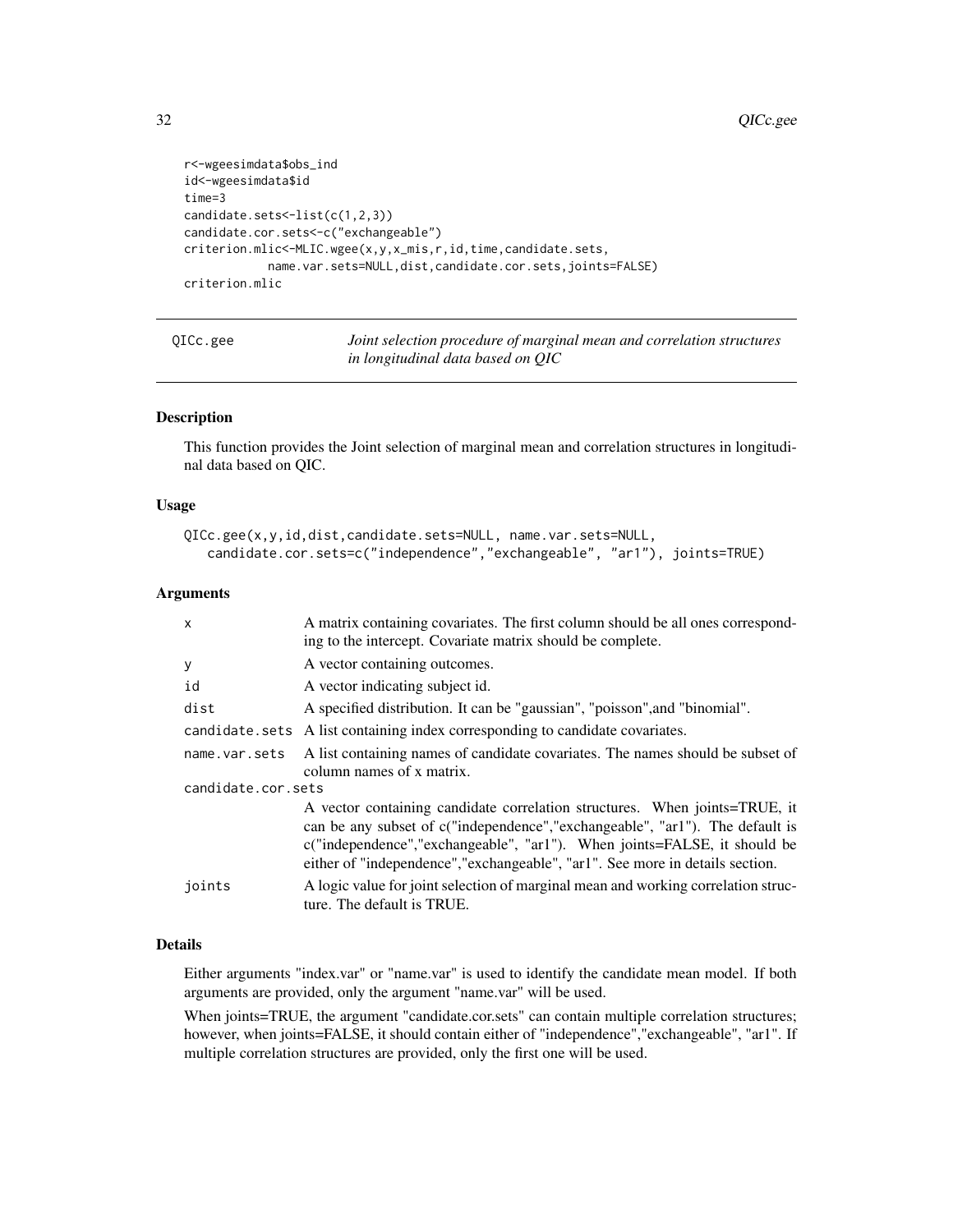#### <span id="page-32-0"></span>QICW.wgee 33

#### Value

A vector with each element containing QIC value for each candidate model. The row name of this vector is the selected correlation structure.

#### Examples

```
## tests
# load data
data(geesimdata)
x<-geesimdata$x
y<-geesimdata$y
id<-geesimdata$id
r <-rep(1,nrow(x))
time<-3
candidate.sets<-list(c(1,2),c(1,2,3))
candidate.cor.sets<-c("exchangeable")
dist="poisson"
criterion.qic<-QICc.gee(x=x,y=y,id=id,dist=dist,candidate.sets=candidate.sets,
                    name.var.sets=NULL,candidate.cor.sets=candidate.cor.sets)
criterion.qic
```

| OICW.wgee | The whole QICW procedure for joint selection of mean structure and   |
|-----------|----------------------------------------------------------------------|
|           | correlation structure for missing longitudinal data under the mecha- |
|           | nism of missing at random and drop-out                               |

#### Description

This function provides the overall QICW procedure for joint selection of mean structure and correlation structure in longitudinal data missing at random. It is also able to implement marginal mean structure selection given a prespecified working correlation structure. The data is dropout missing and missing at random.

#### Usage

```
QICW.wgee(x,y,x_mis,r,id,time,candidate.sets,name.var.sets=NULL,
   dist,candidate.cor.sets=c("independence","exchangeable", "ar1"), joints=TRUE,lag=1)
```

| X        | A matrix containing covariates. The first column should be all ones correspond-                                                                                |
|----------|----------------------------------------------------------------------------------------------------------------------------------------------------------------|
|          | ing to the intercept if the intercept is expected in the marginal mean model.                                                                                  |
|          | Covariate matrix should be complete.                                                                                                                           |
| y        | A vector containing outcomes. Use NA to indicate missing outcomes.                                                                                             |
| $x_m$ is | A matrix containing covariates for the missing data model. The first column<br>should be all ones corresponding to the intercept. This covariate matrix should |
|          | be complete and all observed. See more in details section.                                                                                                     |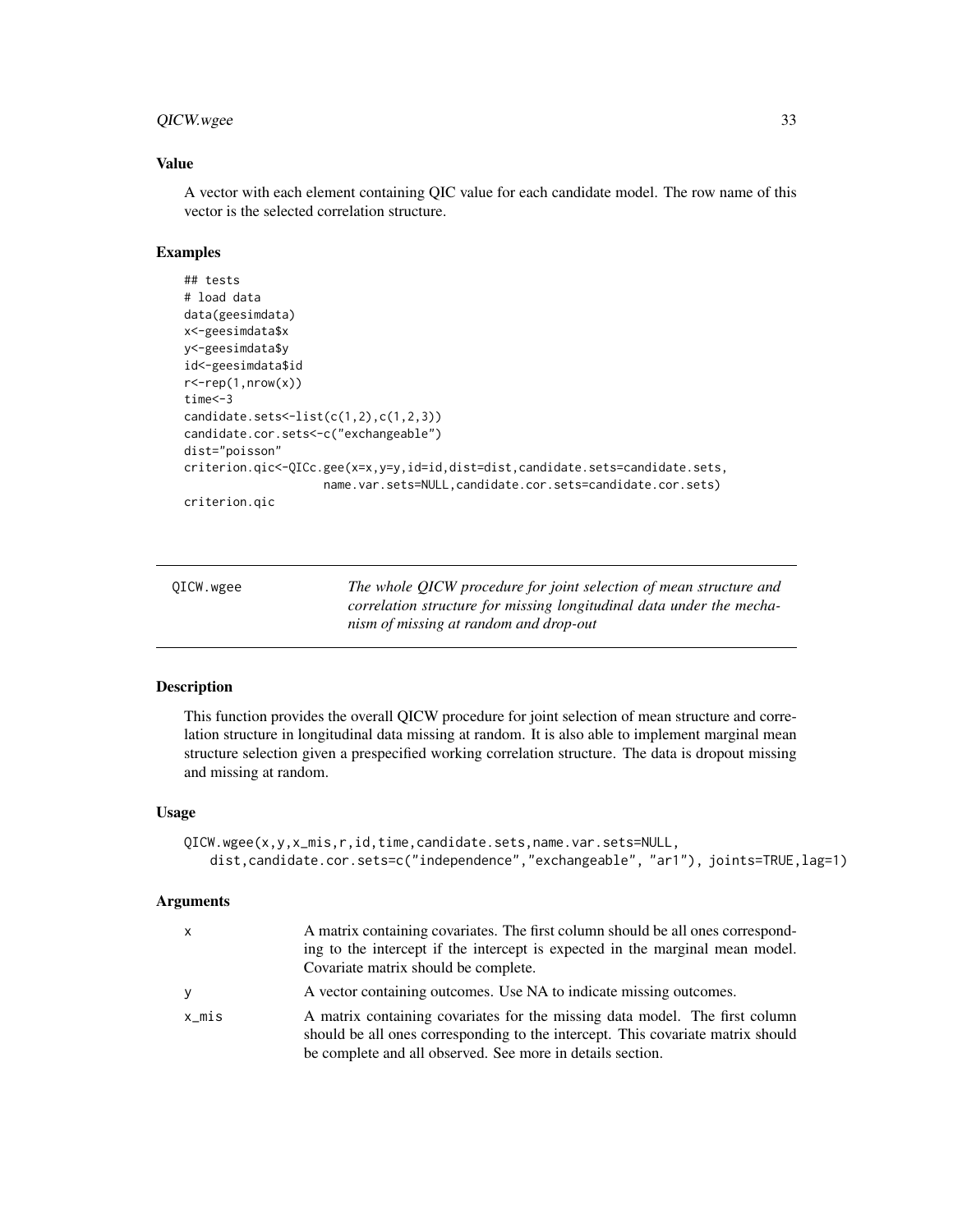| $\mathsf{r}$       | A vector indicating the observation of outcomes: 1 for observed records, and 0<br>for unobserved records.                                                                                                                                                |
|--------------------|----------------------------------------------------------------------------------------------------------------------------------------------------------------------------------------------------------------------------------------------------------|
| id                 | A vector indicating subject id.                                                                                                                                                                                                                          |
| time               | The number of observations in total for each subject.                                                                                                                                                                                                    |
|                    | candidate sets A list containing index corresponding to candidate covariates. See more in de-<br>tails section.                                                                                                                                          |
| name.var.sets      | A list containing names of candidate covariates. The names should be subset of<br>column names of x matrix. See more in details section.                                                                                                                 |
| dist               | A specified distribution. It can be "gaussian", "poisson", and "binomial".                                                                                                                                                                               |
| candidate.cor.sets |                                                                                                                                                                                                                                                          |
|                    | A vector containing candidate correlation structures. When joints=TRUE, it is<br>c("independence","exchangeable", "ar1") as default. When joints=FALSE, it<br>should be either of "independence", "exchangeable", "ar1". See more in details<br>section. |
| joints             | A logic value for joint selection of marginal mean and working correlation struc-<br>ture. The default is TRUE. See more in details section.                                                                                                             |
| lag                | A numeric value indicating lag-response involved in the missing data model. It<br>can be either 1 or 2. The default is 1.                                                                                                                                |

#### Details

Covariate matrix "x" should be complete. If missing data are present in "x", the elements in covariate vector will be replaced by zeros for individuals who have missing covariates.

The argument "x\_mis" includes all covariates to fit the missing data model. It does not contains a lag variable based on the outcome y. The argument "lag" in this function will automatically add lag-response variables to indicate the data missing at random.

Either arguments "candidate.sets" or "name.var.sets" is used to identify the set of candidate mean model. If both arguments are provided, only the argument "name.var.sets" will be used.

When joints=TRUE, the argument "candidate.cor.sets" can contain multiple correlation structures; however, when joints=FALSE, it should contain either of "independence","exchangeable", "ar1". If multiple correlation structures are provided, only the first one will be used.

#### Value

A vector with each element containing QICW value for each candidate model. The row name of this vector is the selected correlation structure.

```
## tests
# load data
data(wgeesimdata)
dist="binomial"
x<-wgeesimdata$x
y<-wgeesimdata$y
x_mis<-wgeesimdata$x_mis
```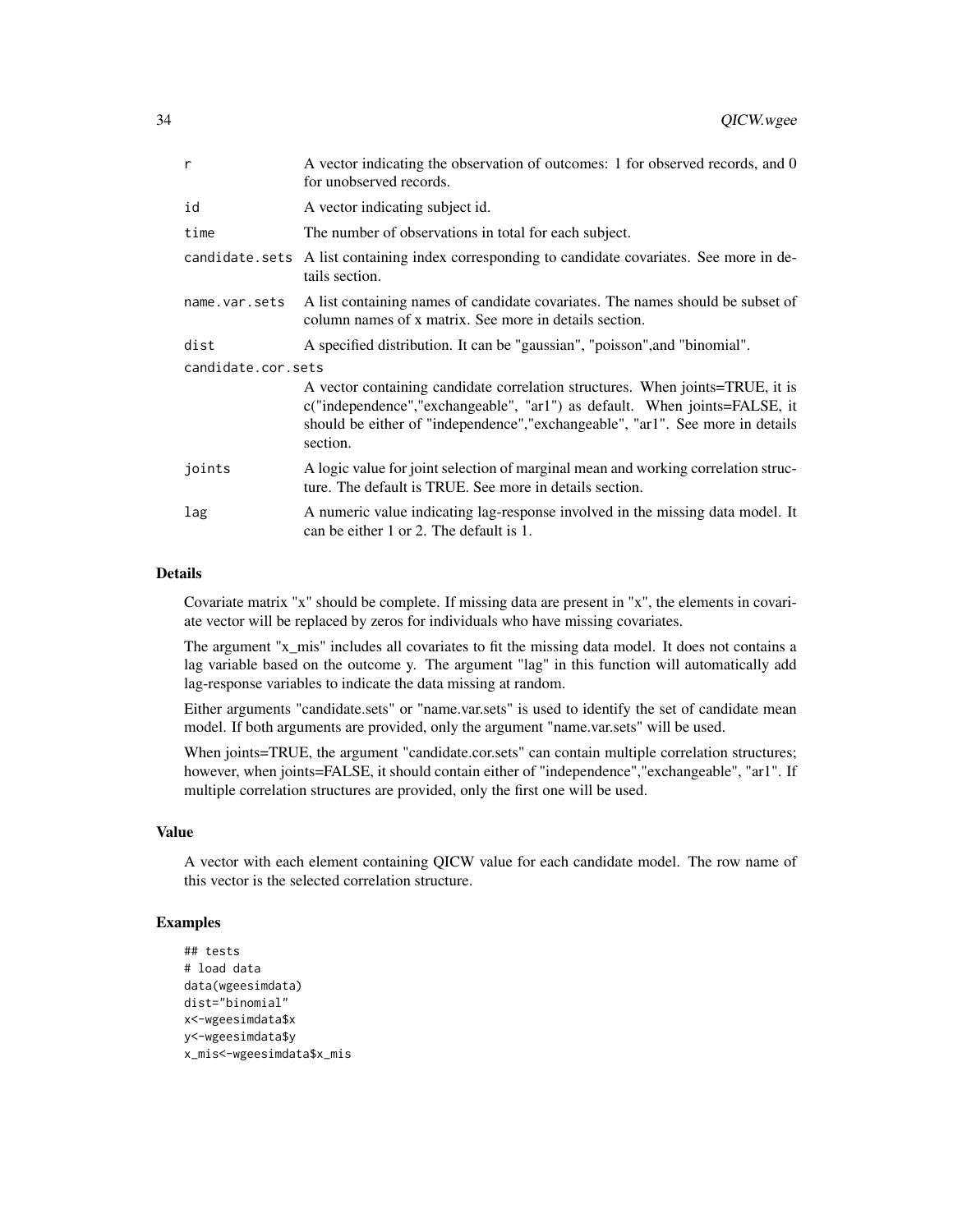```
r<-wgeesimdata$obs_ind
id<-wgeesimdata$id
time=3
candidate.sets<-list(c(1,2,3))
candidate.cor.sets<-c("exchangeable")
criterion.qicw<-QICW.wgee(x,y,x_mis,r,id,time,candidate.sets,
         name.var.sets=NULL,dist,candidate.cor.sets,joints=FALSE)
criterion.qicw
```
respiratorydata *Data from a clinical trial comparing two treatments for a respiratory illness*

#### Description

The data are from a clinical trial of patients with respiratory illness, where 111 patients from two different clinics were randomized to receive either placebo or an active treatment. Patients were examined at baseline and at four visits during treatment.

#### Usage

```
data(respiratorydata)
```
#### Format

An object of class "list"

- y Respiratory status at each visit, categorized as  $1 = \text{good}, 0 = \text{poor}.$
- $x$  A full covariate matrix. It contains intercept, center(1: center 2, 0: center 1), sex (1: male,0: female), treat (1: treatment, 0: placebo), visit: id of each of four visits, baseline: respiratory status at baseline, age: in years at baseline.

#### id Patient ID

r A vector indicating the observation of data (1: observed; 0: missing). All data are observed.

#### References

add here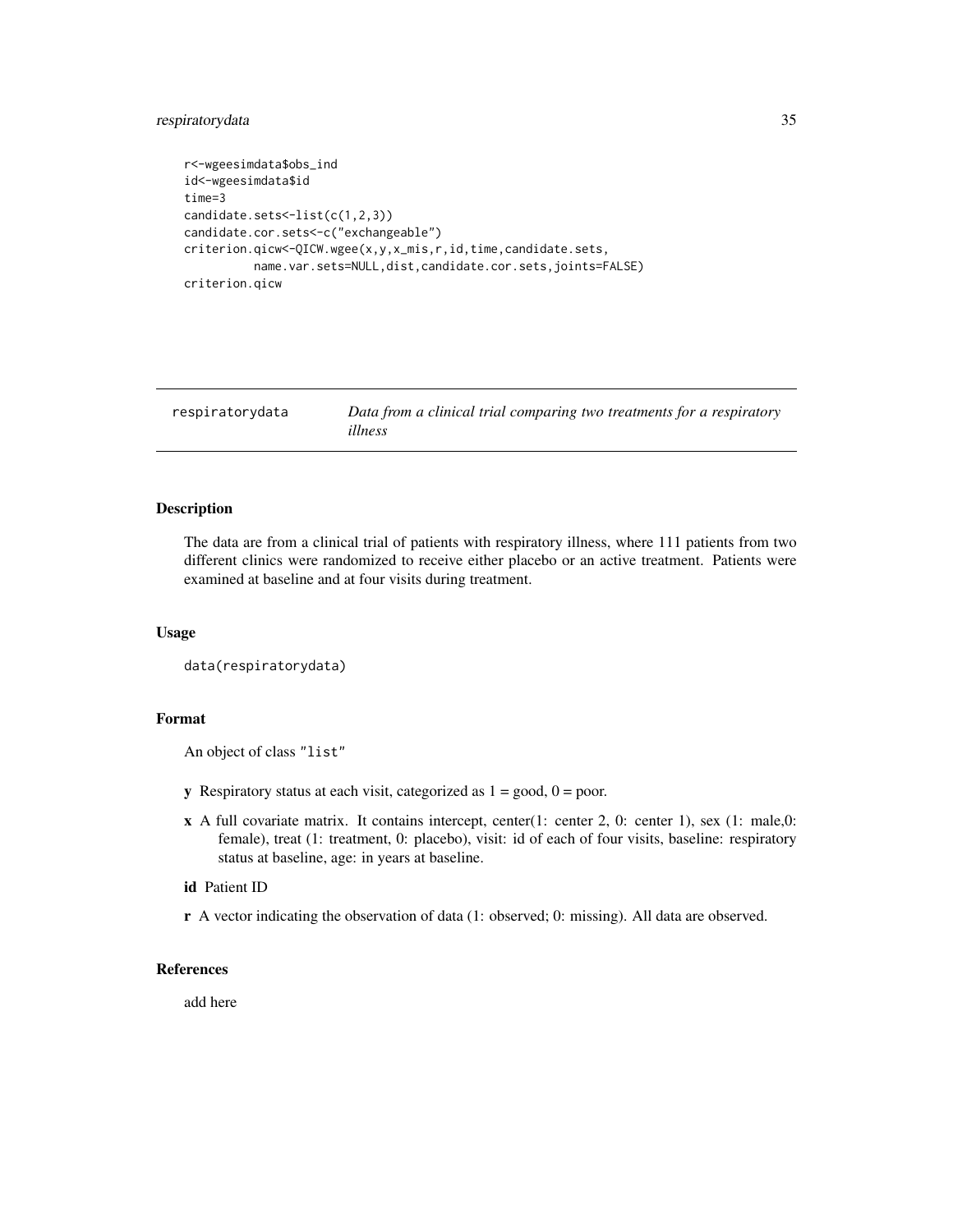<span id="page-35-0"></span>wgeesimdata *Data simulated for model selection under WGEE framework for missing longitudinal data under the mechanism of missing at random and drop-out.*

#### Description

Data simulated for model selection under WGEE framework for missing longitudinal data under the mechanism of missing at random and drop-out.

#### Usage

data(wgeesimdata)

#### Format

An object of class "list"

- y The outcomes generated from Bernoulli distribution with three repeated measurements from each subject. The data is longitudinal dropout and missing at random.
- x A full covariate matrix. The first column corresponds to the intercept; the second column contains time-independent continuous-scale variable x1; the third column contains a doctor-visit variable x2; the third column contains time-independent binary-scale variable x3.
- x\_mis A covariate matrix for missing data model. The first column corresponds to the intercept; the second column contains continuous variable x\_mis1.
- id A vector indicating subject id.
- obs\_ind A vector indicating observations for each record: 1 for observed records, and 0 for unobserved records.

#### References

This data set was artificially created for the ELCIC package.

#### Examples

data(wgeesimdata) wgeesimdata\$y